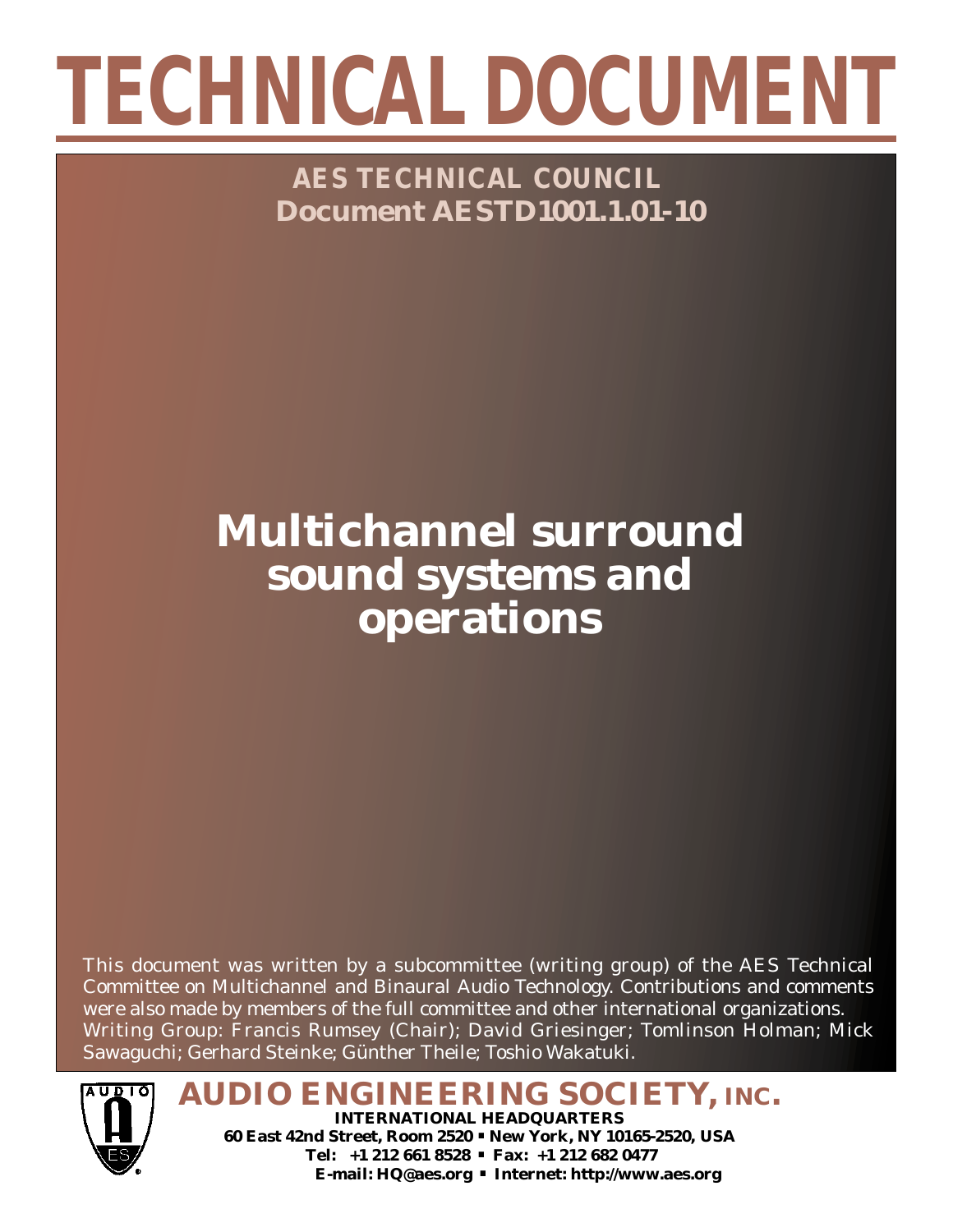

#### **AUDIO ENGINEERING SOCIETY, INC.**

**INTERNATIONAL HEADQUARTERS 60 East 42nd Street, Room 2520, New York, NY 10165-2520, USA Tel: +1 212 661 8528 . Fax: +1 212 682 0477 E-mail: HQ@aes.org . Internet: http://www.aes.org**

#### **Europe Services**

B.P. 50, FR-94364 Bry Sur Marne Cedex, France Tel: +33 1 4881 4632, Fax: +33 1 4706 0648 E-mail for membership and publication sales: euroservices@aes.org

#### **United Kingdom**

British Section, Audio Engineering Society Ltd. P. O. Box 645, Slough, SL1 8BJ UK Tel: +44 1628 663725, Fax: +44 1628 667002 E-mail: UK@aes.org

#### **Japan**

AES Japan Section 1-38-2 Yoyogi, Room 703, Shibuyaku-ku, Tokyo 151-0053, Japan Tel: +81 3 5358 7320, Fax: +81 3 5358 7328, E-mail: japan@aes.org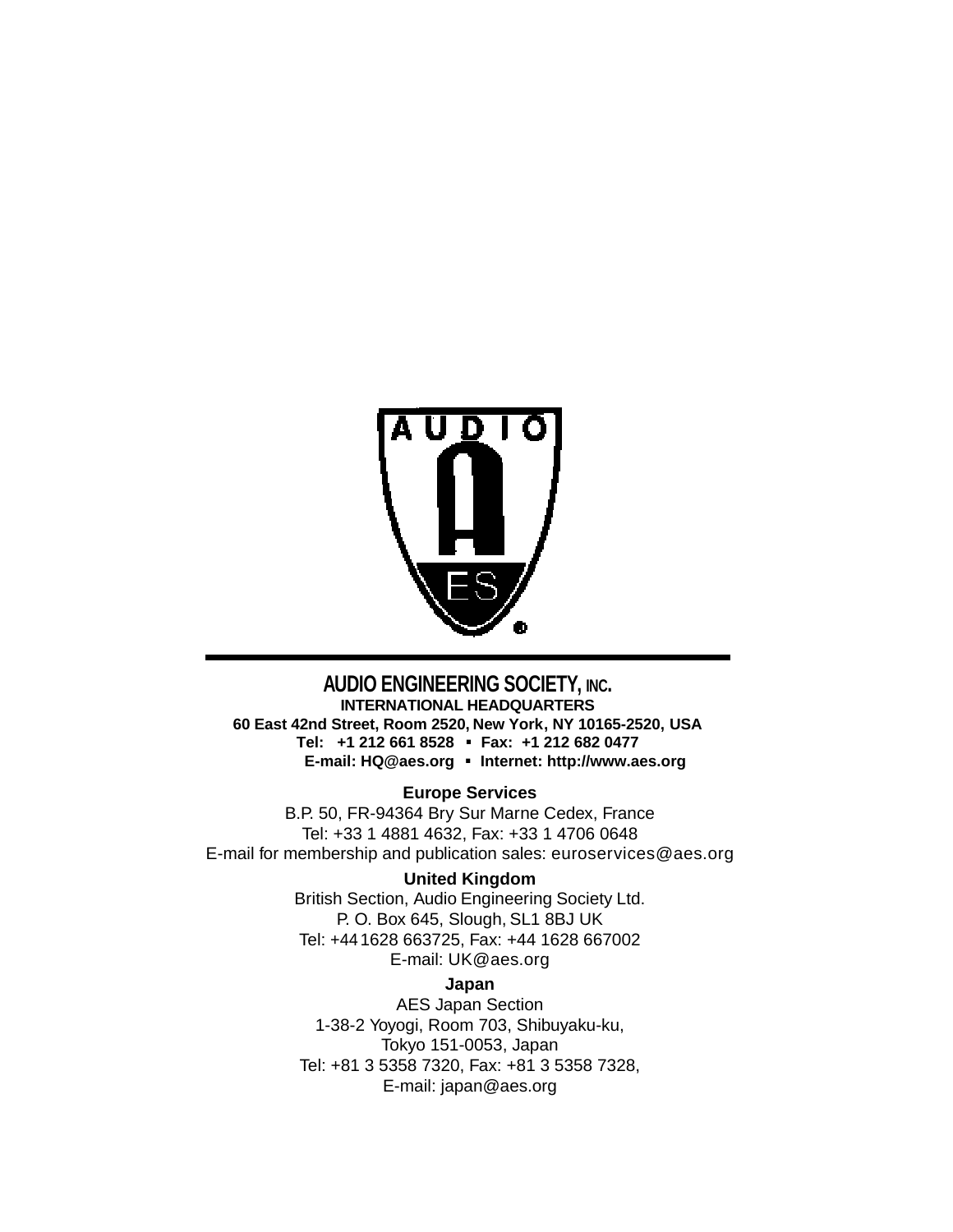Neither AES nor any of its Committees or members shall be responsible for any consequences resulting from the use of information contained in this publication.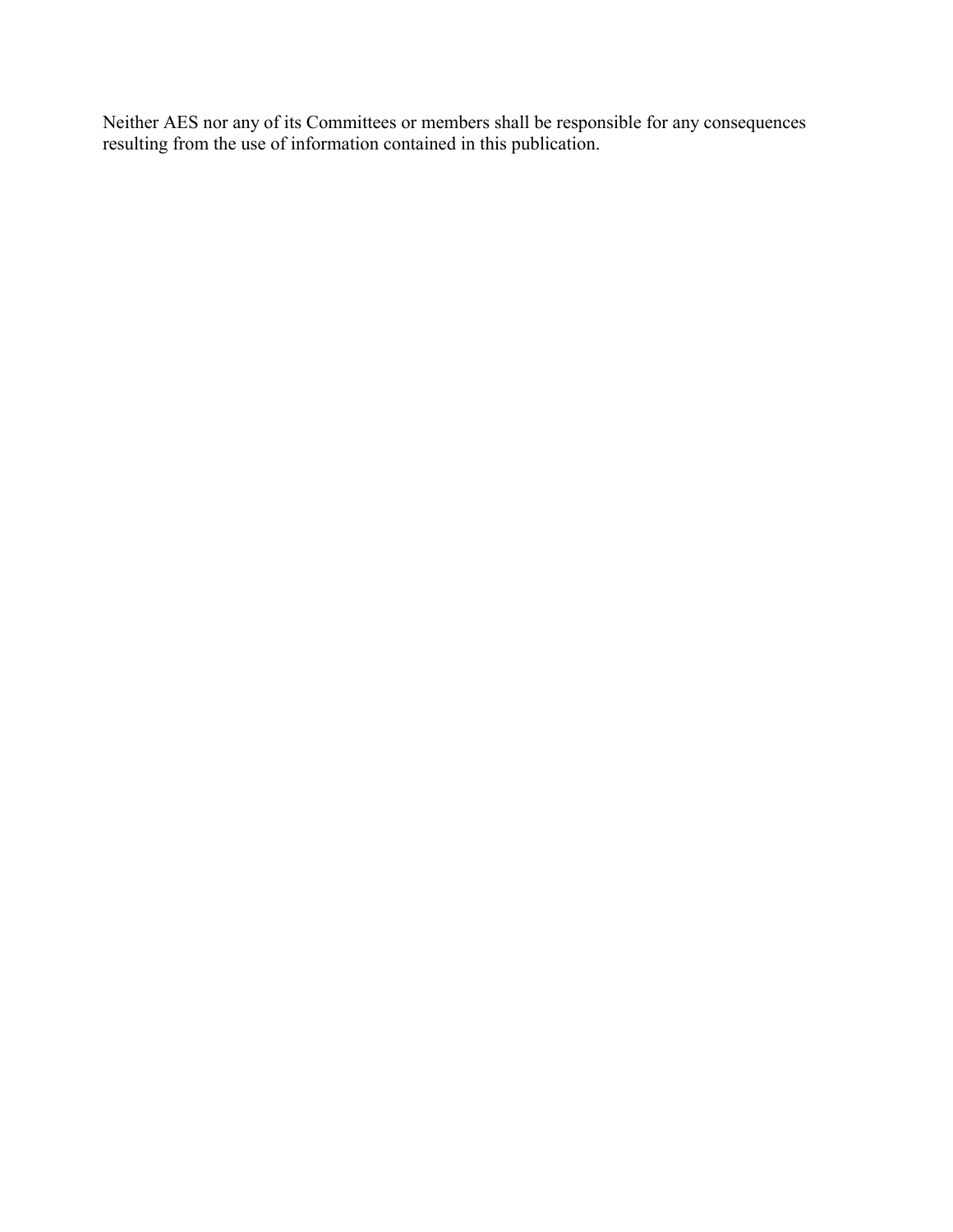

#### **AUDIO ENGINEERING SOCIETY, INC. INTERNATIONAL HEADQUARTERS 60 East 42nd Street, Room 2520, New York, NY 10165-2520, USA Tel: +1 212 661 8528 . Fax: +1 212 682 0477 E-mail: HQ@aes.org . Internet: http://www.aes.org**

**The Audio Engineering Society's Technical Council and its Technical Committees respond to the interests of the membership by providing technical information at an appropriate level via conferences, conventions, workshops, and publications. They work on developing tutorial information of practical use to the members and concentrate on tracking and reporting the very latest advances in technology and applications. This activity is under the direction of the AES Technical Council and its Committees.** 

**The Technical Council and its first Technical Committees were founded by the Audio Engineering Society in 1979, and standing rules covering their activities were established in 1986, with the intention of defining and consolidating the technical leadership of the Society for the benefit of the membership. The Technical Council consists of the officers of the Technical Council, the chairs of the Technical Committees, the editor of the Journal, and as ex-officio members without vote, the other officers of the Society.**

> **TECHNICAL COUNCIL Wieslaw Woszczyk - Chair (WVW@AES.ORG) Juergen Herre - Vice Chair (HRR@AES.ORG) Robert Schulein - Vice Chair (RBS@AES.ORG)**

**TECHNICAL COMMITTEES Acoustics & Sound Reinforcement Archiving, Restoration and Digital Libraries Audio Coding Automotive Audio High-Resolution Audio Loudspeakers & Headphones Microphones & Applications Multichannel & Binaural Audio Technologies Network Audio Systems Optical Recording Perception & Subjective Evaluation of Audio Signals Signal Processing Studio Practices & Production Transmission & Broadcasting**

**AES TC TECHNICAL PUBLICATIONS AES White Paper 1001: Networking Audio and Music Using Internet2 and Next-Generation Internet Capabilities** 

**This and other Technical Council publications may be downloaded from its home page at: WWW.AES.ORG/Technical**

**The Audio Engineering Society, now in its fifth decade, is the only professional society devoted exclusively to audio technology. Its membership of leading engineers, scientists, and other authorities has increased dramatically throughout the world, greatly boosting the Society's stature and that of its members in a truly symbiotic relationship.** 

**Purpose: The Audio Engineering Society is organized for the purpose of uniting persons performing professional services in the audio engineering field and its allied arts; collecting, collating, and disseminating scientific knowledge in the field of audio engineering and its allied arts; advancing such science in both theoretical and practical applications; and preparing, publishing, and distributing literature and periodicals relative to the foregoing purposes and policies.**

**Membership: Individuals who are interested in audio engineering may become members of the AES and Sustaining Memberships are available to persons, corporations, or organizations who wish to support the Society. A subscription to the Journal is included with all memberships.** 

**Publications and Events: The AES publishes a Journal, Convention Papers, Conference Proceedings, Standards, Information Documents, and Technical Documents, and organizes two International Conventions per year and numerous International Conferences on late-breaking audio topics.**

**For membership applications, dues information, publications sales, and details on conventions and conferences, contact any AES office or go to the AES website at www.aes.org**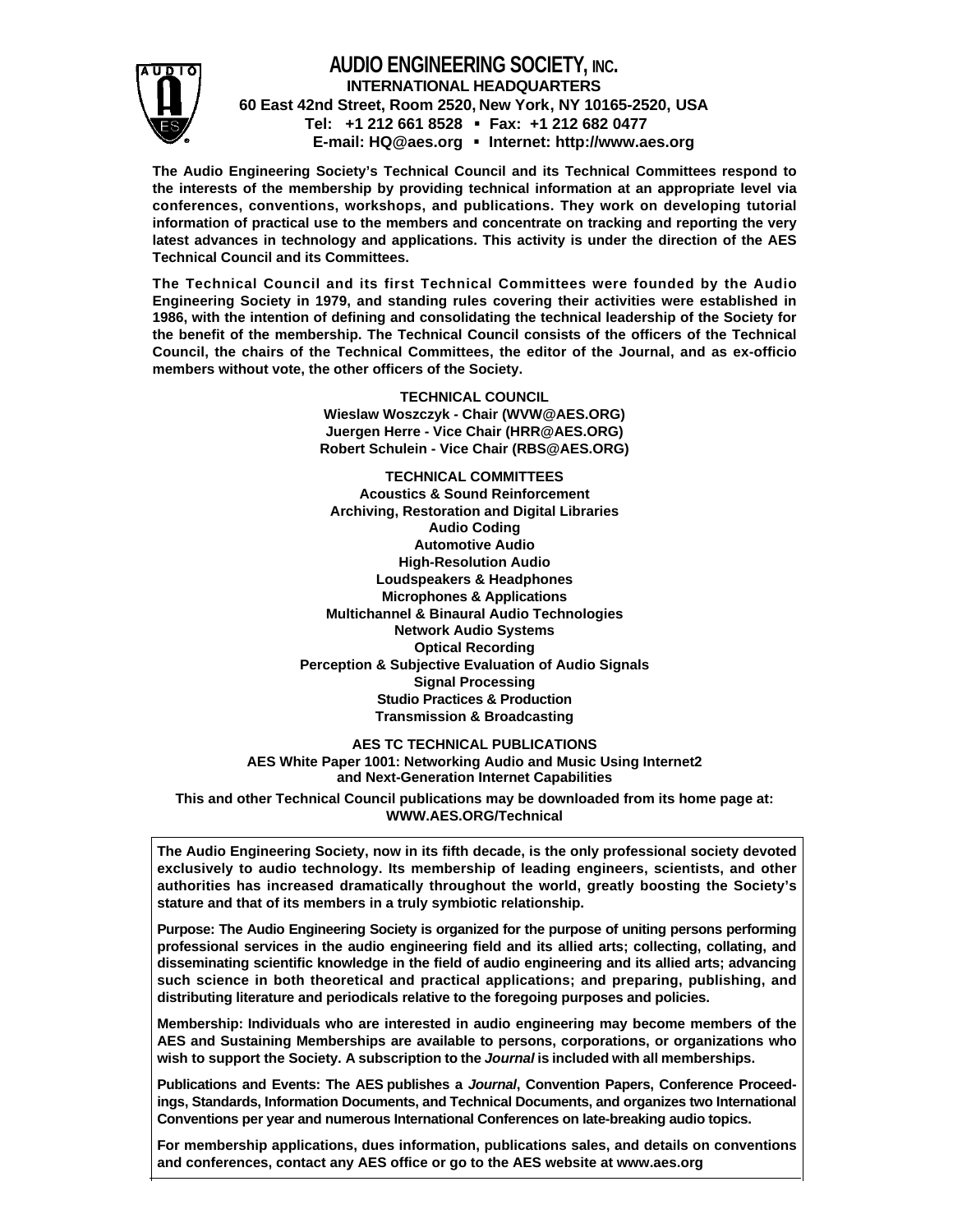## **Multichannel surround sound systems and operations**

| 1              |       |                                                                                     |  |
|----------------|-------|-------------------------------------------------------------------------------------|--|
| 2              |       |                                                                                     |  |
| 3              |       | Hierarchy of compatible multichannel sound systems for broadcasting and recording3  |  |
| 4              |       |                                                                                     |  |
| 5              |       |                                                                                     |  |
|                | 5.1   |                                                                                     |  |
|                | 5.2   | Separate low-frequency loudspeakers (subwoofers) within the standard configuration6 |  |
|                | 5.3   | Considerations regarding the channel allocation of low-frequency program content7   |  |
| 6              |       |                                                                                     |  |
|                | 6.1   |                                                                                     |  |
|                | 6.2   |                                                                                     |  |
|                | 6.2.1 |                                                                                     |  |
|                |       | 6.2.2 Suggestions for reference sound field at listening position (Table 2)         |  |
|                |       |                                                                                     |  |
|                |       |                                                                                     |  |
|                | 6.3   |                                                                                     |  |
| $\overline{7}$ |       |                                                                                     |  |
|                | 7.1   |                                                                                     |  |
|                | 7.2   |                                                                                     |  |
|                | 7.2.1 |                                                                                     |  |
|                | 7.3   |                                                                                     |  |
|                | 7.4   |                                                                                     |  |
|                |       |                                                                                     |  |
| 8              |       |                                                                                     |  |
| 9              |       |                                                                                     |  |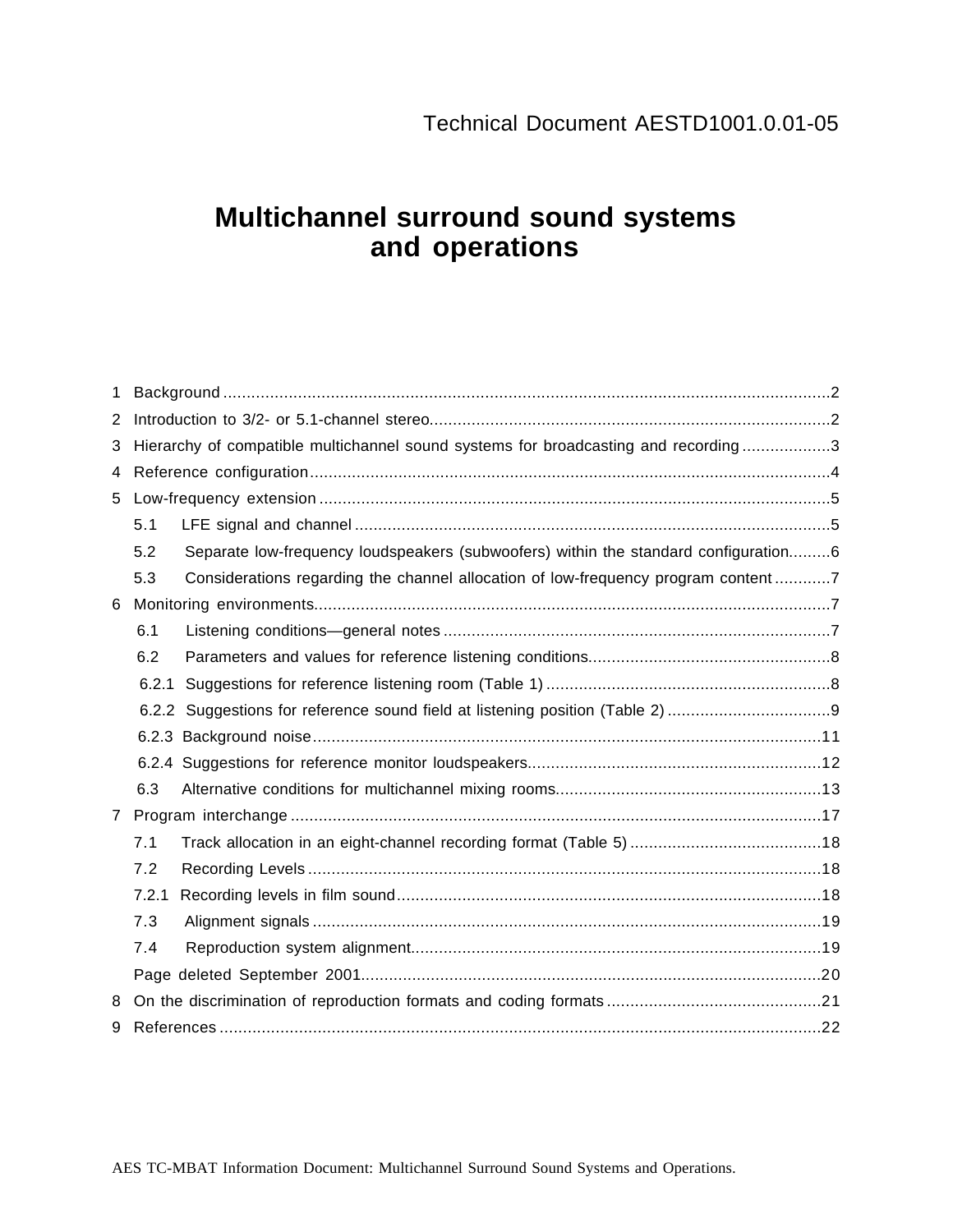### **Multichannel surround sound systems and operations**

#### **1 BACKGROUND**

This document, issued by the AES Technical Committee on Multichannel and Binaural Audio Technology, is intended to report developing practices concerning the configuration and use of multichannel surround sound systems based on the 3/2- or 5.1-channel model described in ITU-R BS.775-1 [1]. It is intended to acquaint studios with these developments, but it should also be useful, to a large extent, for consumer equipment. It is not an AES standard or information document and has not been subject to AES due process to determine a consensus on its content. However, it aims to summarize some of the most important features of existing international standards relating to multichannel sound recording and reproduction, as well as to report good practice based on contributions from expert members of the AES and other international groups.

While there will always be debate over what constitutes good practice in recording and reproduction, the Technical Council believes that one of its important functions is to convey the current views of its members and to educate the audio industry at large. Consequently this document represents the committee's best attempt at describing the current state of the art, and may be open to revision, resulting in further versions as new knowledge becomes available. In some cases, where international standards are clear about the way in which systems should be set up or used, and where little disagreement exists, this information has been related directly. (The document is intentionally biased toward an acceptance of existing AES, ITU, EBU, and SMPTE standards where they exist.) Where there is more uncertainty, or where standards lag evolving industry practice, the differing approaches have been described so that the reader is aware of alternative points of view.

The committee welcomes additional input, corrections, and proposed content for this document. Correspondence details are provided at the end of the document.

#### **2 INTRODUCTION TO 3/2- OR 5.1-CHANNEL STEREO**

Although multichannel stereophony is not limited to a specific number of channels in principle, international agreement was reached some years ago on a configuration that represented a compromise between the need for optimum spatial enhancement of reproduction and the need for an approach that was practicable and compatible with conventional two-channel reproduction. The solution has become known colloquially as "5.1-channel" reproduction owing to its use of five full-bandwidth channels plus an optional, limited-bandwidth, low-frequency-extension (LFE) channel (the "0.1" channel). It has its origins in configurations designed for film sound reproduction where a center "dialogue" channel is considered of prime importance. In order to maintain compatibility between the reproduction of film sound in the cinema or home and other types of surround sound program material, the same configuration was adopted for all applications.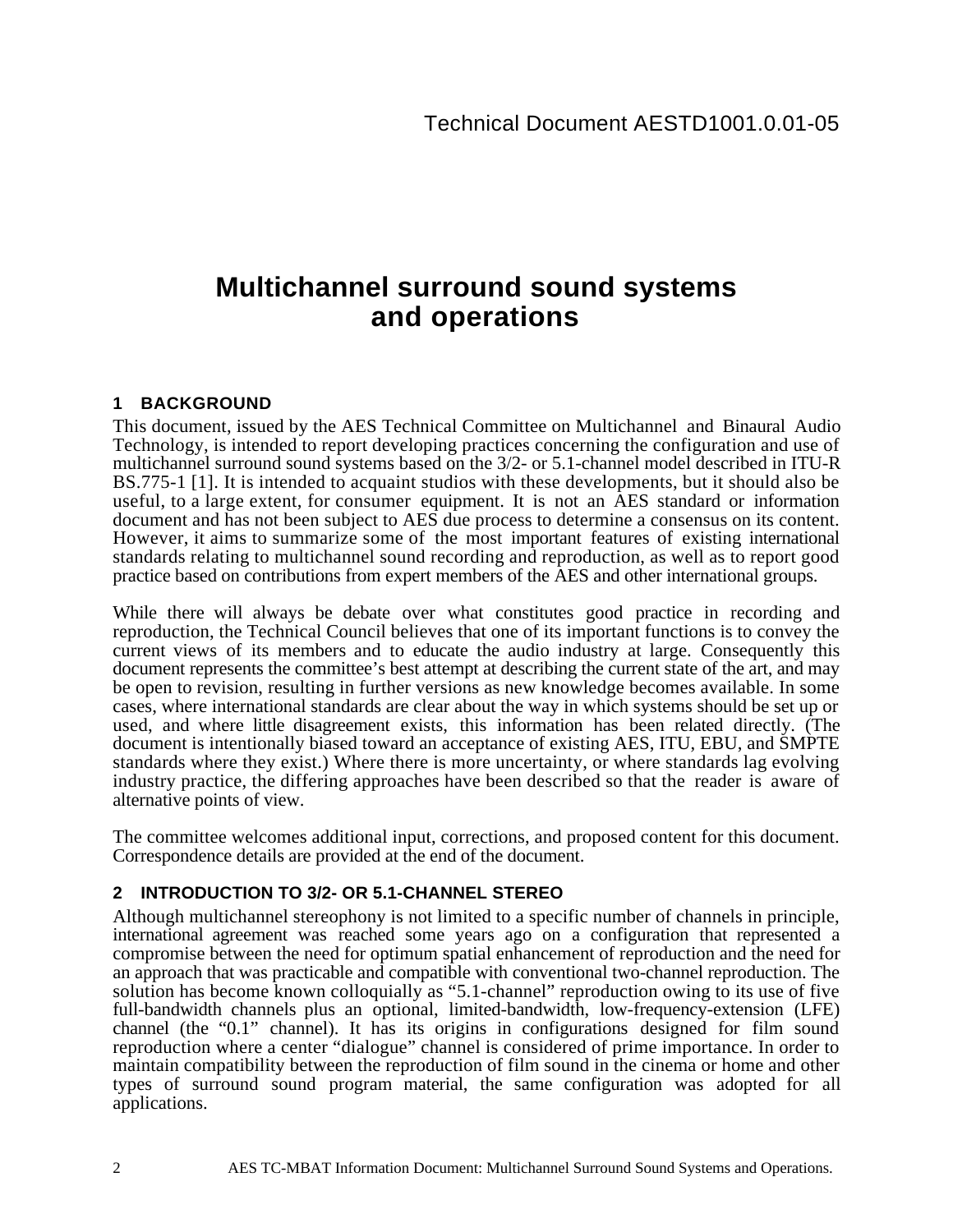The standard configuration is also referred to as "3/2 stereo," in recognition of the position of this configuration in a hierarchy of multichannel stereo systems ranging from mono to many channels. In this hierarchy, a distinction is made between the number of front channels and the number of rear/side "effects," "surround," "room impression" or "ambience" channels. (The designation 3/2 therefore refers to the use of three front channels—left, center, right—and two rear/side channels—left surround and right surround. This is described further in the following, noting that the 3/2 format can also be extended to accommodate an LFE channel.)

#### **3 HIERARCHY OF COMPATIBLE MULTICHANNEL SOUND SYSTEMS FOR BROADCASTING AND RECORDING**

The 3/2 system is embedded within a hierarchy of multichannel sound formats. For such a hierarchy, down compatible as far as the monophonic format, simple matrixing conditions are given in [1] for the addition of partial signals at the transmission and storage or reproduction stages of a signal chain, facilitating basic intercompatibility between channel formats. (It is noted that the compatibility matrixing approaches recommended in [1] are relatively crude, involving the simple folding down of the rear channels and the center channel into the front channels with a given level of attenuation. Alternative approaches to the downmixing of multichannel stereo to two-channel stereo may be more subjectively satisfactory.)

3/1-matrix formats (three frontal signals, one surround signal) are integrated in the hierarchy and may be reproduced with the 3/2 configuration, in which case the monophonic surround signal feeds the two surround loudspeakers and the gain of the surround channels is reduced by 3 dB. Japan accepted the 3/1 format within the ITU standard as an exception because it is used in Japan with the MUSE transmission system.

Systems with more channels than the 3/2 format are possible and can be matched—such as, 5/2, 5/4, and so on. These formats are not included within the ITU standard and are not recommended for material intended to be reproduced under home conditions. The format with five frontal loudspeakers is used in the film domain under certain circumstances (and is an option for the DVD), but it should be produced in such a way that it is also down compatible with the  $3/2$  and  $2/0$ formats.

For all the other possible format combinations the reference configuration has to be the basis (see later). Further loudspeakers can be attached to the reference configuration, but with the same number of source signals, to increase the enveloping effect and/or to render discrete sound sources in more positions. This should be handled in such a manner that up and down compatibility can be ensured.

#### **4 REFERENCE CONFIGURATION**

The reference arrangement (basic reproduction configuration) has the 3/2 format with three front signals or channels  $(L = left, C = center, R = right)$  plus two so-called surround channels—room and ambience channels (LS and RS = left and right surround). This principal reproduction standard is totally independent of the applied transmission system and recording processes, and should not be confused with different coding formats (e.g., ISO/MPEG or Dolby Digital).

For setting up the five loudspeakers, Figure 1 shows an arrangement based on the recommendations in ITU-R BS.775-1 [1] and SMPTE [2] If a loudspeaker setup on the circumference of a circle is not possible, these recommendations imply that the loudspeakers inside this circumference should be delayed accordingly.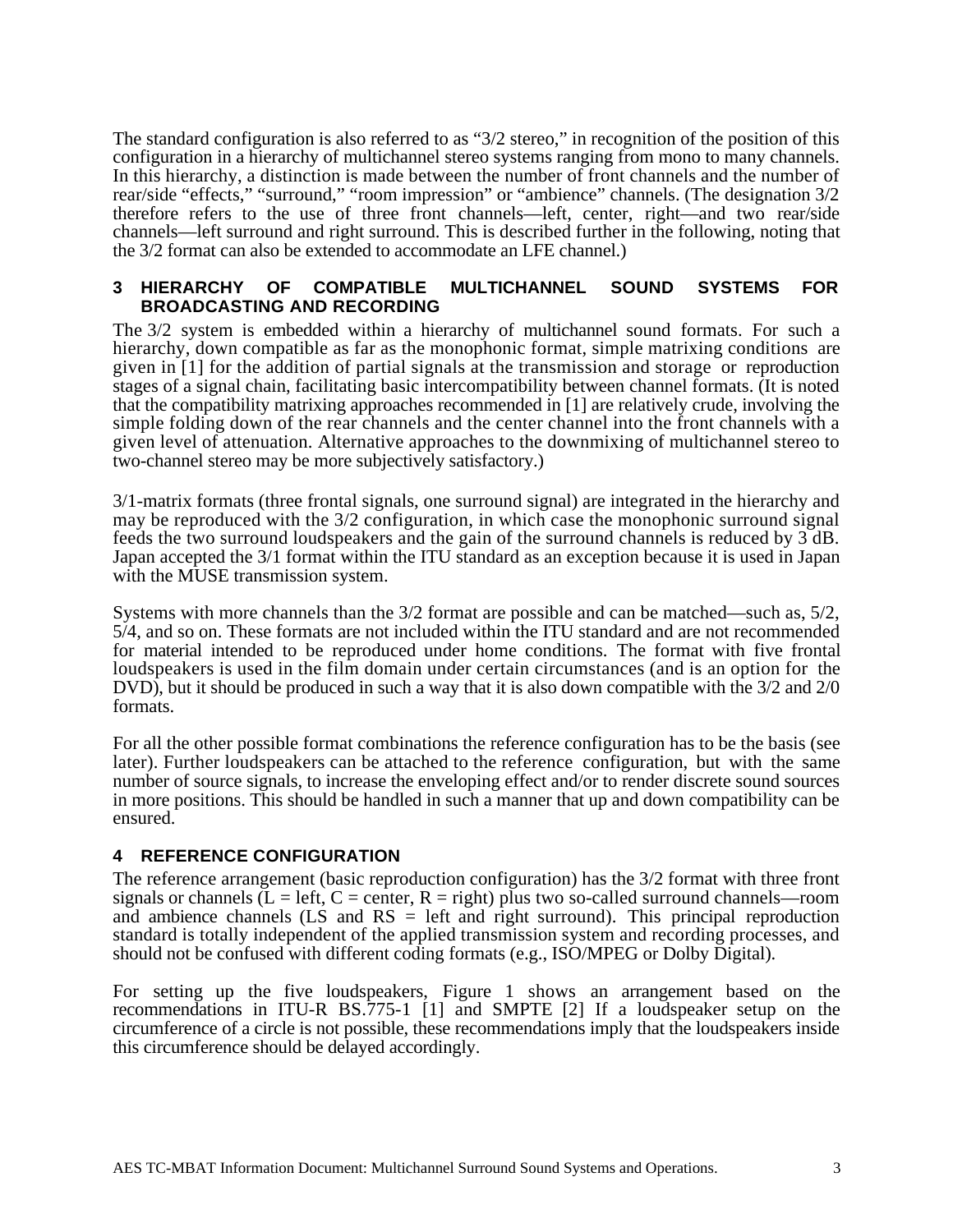

Screen 2: Listening distance =  $2H(2B_2 = 48^\circ)$ *H*: Screen height *B*: Loudspeaker basis width

Figure 1. Reference loudspeaker setup with loudspeakers L/C/R and LS/RS, in combination with picture reproduction installation (in accordance with ITU-R BS. 775-1)

| <b>Acoustical Center</b> | Angle            | Height  | Tilt              |
|--------------------------|------------------|---------|-------------------|
|                          | ∩∘               | $1.2m*$ | ∩∘∗               |
| L, R                     | $\pm 30^{\circ}$ | l.2m    | nc                |
| LS, RS                   | $±100-120°$      | ≥1.2m   | $\leq 15^{\circ}$ |

\* Depending on shape, type, and size of screen.

To create a larger listening zone and/or improved envelopment by means of the room ambience information reproduced with the 3/2 format, one may add more surround loudspeakers to the two standard channels LS and RS. For larger reproduction rooms (such as cinemas) this is necessary and usually done anyway. In this case a sufficient decorrelation of the added loudspeaker channels is desirable, for example, by appropriate delay, and connected via suitable signal distributors (matrixes) or processors.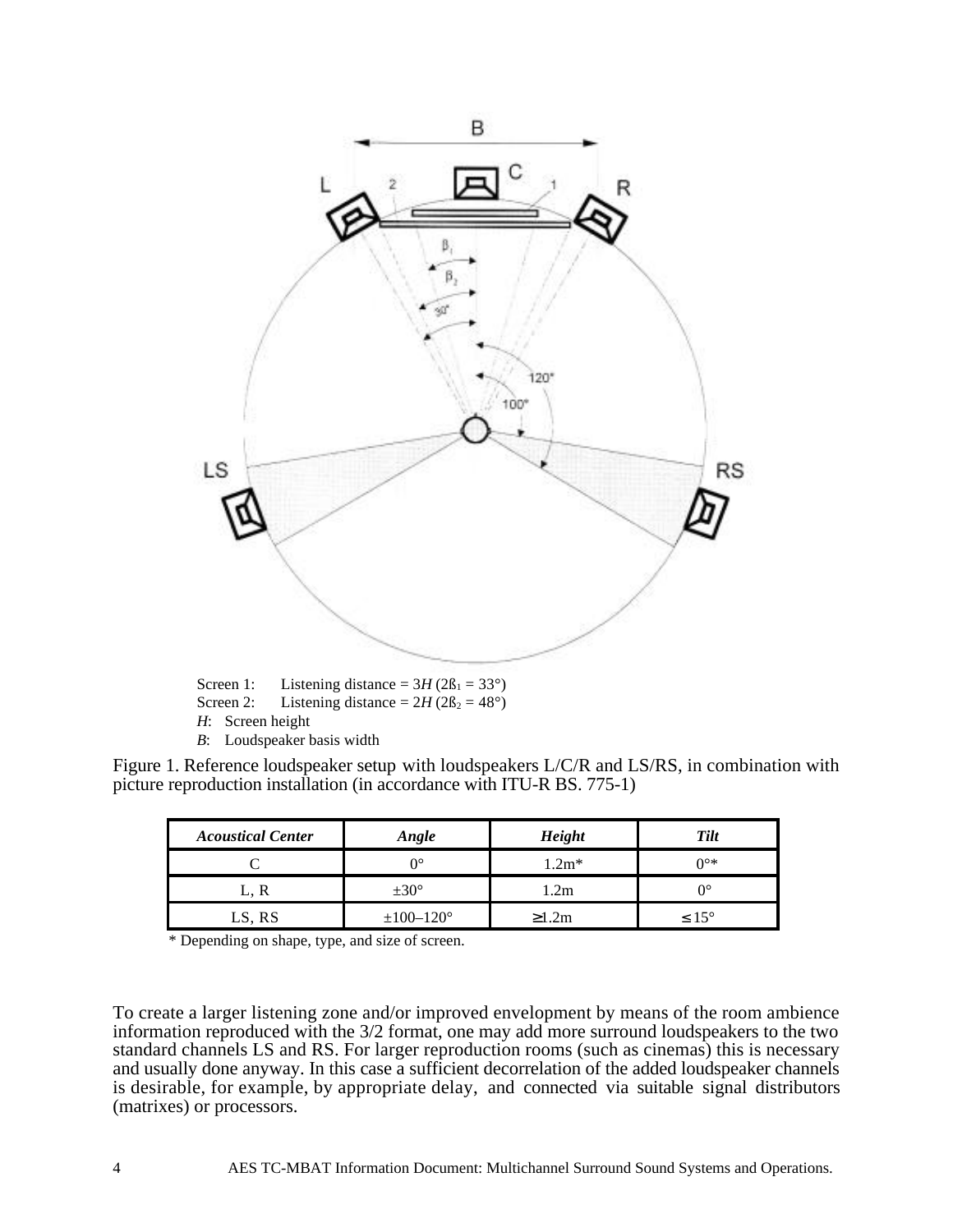#### **5 LOW-FREQUENCY EXTENSION**

In order to avoid confusion a clear distinction is made here between a low-frequency-extension (LFE) signal, that can be carried over a separate LFE channel in a transmission or recording system, and the separate radiation of low-frequency program content through so-called subwoofers. Although these may seem to be one and the same, they need not be. Indeed, it is this confusion about low-frequency management that causes a large number of problems in practical situations.

#### **5.1 LFE signal and channel**

In the film domain the use of a special channel was introduced in the bass range from 20 to about 80–120 Hz as a low-frequency extension, which—according to ITU-R BS.775-1—can be used optionally as a supplement to the formats in the studio or home. The designation is abbreviated as " $\ddot{0}$ .1" or ".../1" because of the small frequency range used. Therefore the designations 3/2/1 or 5.1 and 5/2/1 or 7.1 are common.

According to [1], optionally, one additional channel for the enhanced bass region is permitted, with a frequency range of 20–80 Hz (up to 120 Hz maximum), which is the norm in cinemas with motion pictures. In consumer audio systems, the LFE channel is also considered optional in reproduction. Media should be prepared that conform to this recommendation so that they sound satisfactory even if the LFE channel is not reproduced.

EBU and SMPTE documents on multichannel sound [3], [4] contain some remarks on the use of the LFE channel. This is from the SMPTE document [3]:

When an audio programme originally produced as a feature film for theatrical release is transferred to consumer media, the LFE channel is often derived from the dedicated theatrical subwoofer channel. In the cinema, the dedicated subwoofer channel is always reproduced, and thus film mixes may use the subwoofer channel to convey important low frequency programme content. When transferring programmes originally produced for the cinema over television media [e.g. DVD], it may be necessary to re-mix some of the content of the subwoofer channel into the main full bandwidth channels. It is important that any low frequency audio which is very significant to the integrity of the programme content is not placed into the LFE channel. The LFE channel should be reserved for extreme low frequency, and for very high level <120 Hz programme content which, if not reproduced, will not compromise the artistic integrity of the programme.

With cinema reproduction the in-band gain of this channel is usually 10 dB higher than that of the other individual channels. According to SMPTE [3] this will be compensated by a level increase of the reproduction channel, not by an increased recording level. This has to be observed in the studio domain and also with home reproduction, for reasons of compatibility. (It does not mean that the broad-band or weighted sound pressure level of the LFE loudspeaker should measure 10 dB higher than that of any of the other channels when aligned using broad-band pink noise—in fact it will be considerably less than this as its bandwidth is narrower.)

#### **5.2 Separate low-frequency loudspeakers (subwoofers) within the standard configuration**

It may be useful, in addition to the main loudspeakers (L/C/R/LS/RS), to use separate bass radiators (subwoofers) for the extension of the lower frequency range, so that the lower limit frequency of the five main loudspeakers can be raised to about 80 Hz and their volumes consequently reduced.

In this case it is possible to use several subwoofers for specific individual channels (for example, frontal and/or surround channels), or one single subwoofer to supplement the low-frequency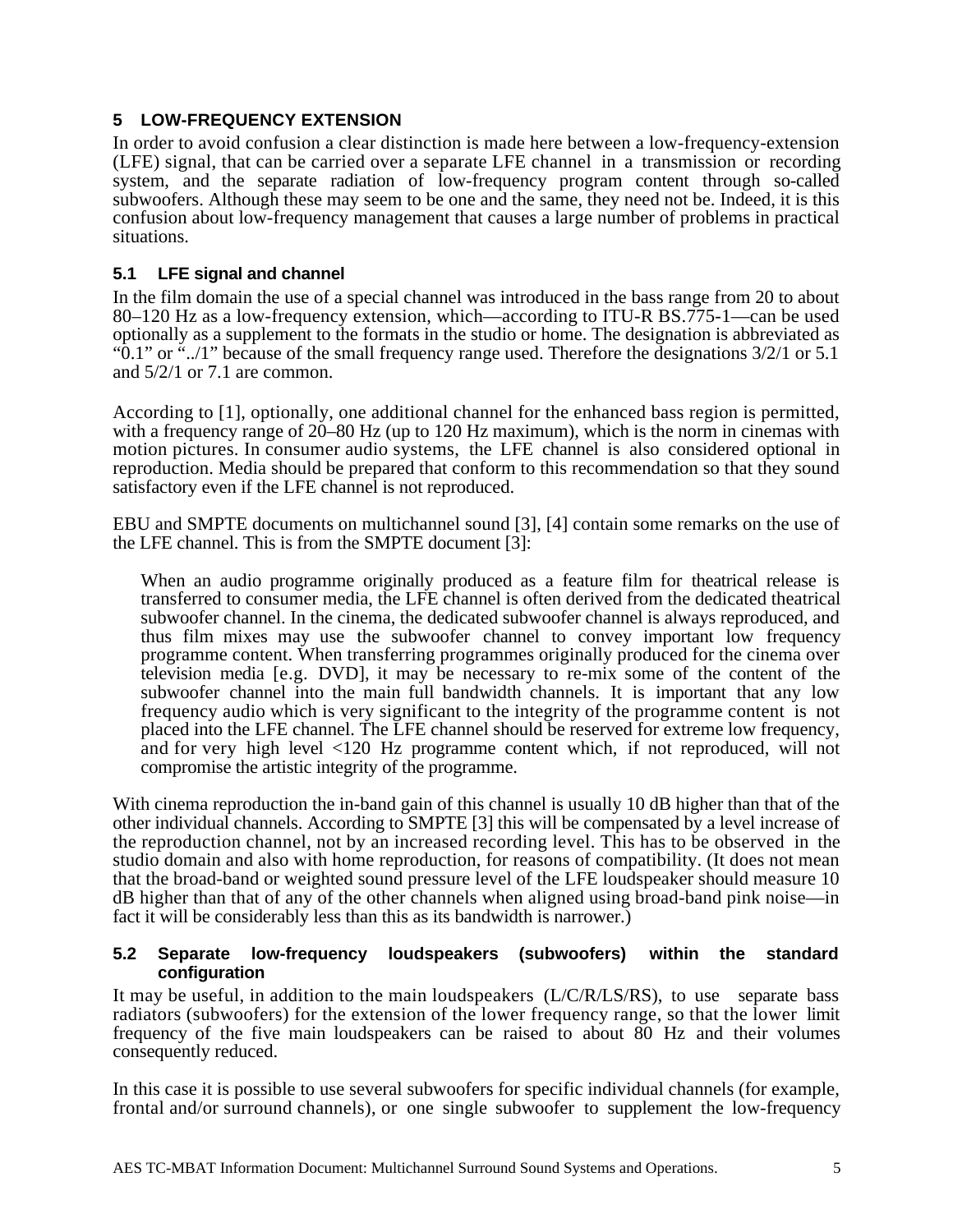range of all of the five main loudspeakers. All the loudspeakers are connected via crossover circuits. (Limit frequencies of 80–160 Hz are common in the consumer industry; more efficient is in the vicinity of 80 Hz.)

The configuration has to be regarded as a 3/2 format, but it is possible that separate bass equipment can be configured such that both 5.1-channel motion pictures and 3/2-format material without a separate LFE channel can be handled, according to Figur**e** 2.



Figure 2. Derivation of combined subwoofer and LFE signals.

The resulting quality, including the operational sound level response, is also dependent on the position of the loudspeakers in relation to the listening position as well as on the nonlinear distortions of the subwoofers, by which localization errors can occur (see more details in [4]).

There appears to be little agreement about the optimum location for a single subwoofer in a listening room, although measurements have been published suggesting that a corner location for a single subwoofer provides the most extended, smoothest low-frequency response [5]. In choosing the optimum locations for subwoofers it is noted that loudspeakers placed in corners tend to give rise to a noticeable bass boost, and couple well to most room modes (because they have antinodes in the corners). Some subwoofers are designed specifically for placement in particular locations whereas others need to be moved around until the most subjectively satisfactory result is obtained. Some artificial equalization may be used to obtain a reasonably flat overall frequency response at the listening position. Phase shifts or time-delay controls are sometimes provided to enable some correction of the time relationship of the subwoofer to the other loudspeakers, but this will necessarily be a compromise with a single unit. A subwoofer phase shift is sometimes used to optimize the sum of the subwoofer and the main loudspeakers in the crossover region for a flat response.

Although substantial measured differences have been found between subwoofer positions, in terms of frequency response, it may be difficult to detect the differences subjectively when listening to a range of multichannel program material with subwoofers in different positions [6]. Positioning such loudspeakers in front of the wall at which the frontal loudspeakers are installed has been found to be useful. In comparison to the use of a single subwoofer in different positions with stereo subwoofers placed under the main two-channel loudspeakers, it was found that the detectability of a difference varied with the program material, location, and crossover frequency. It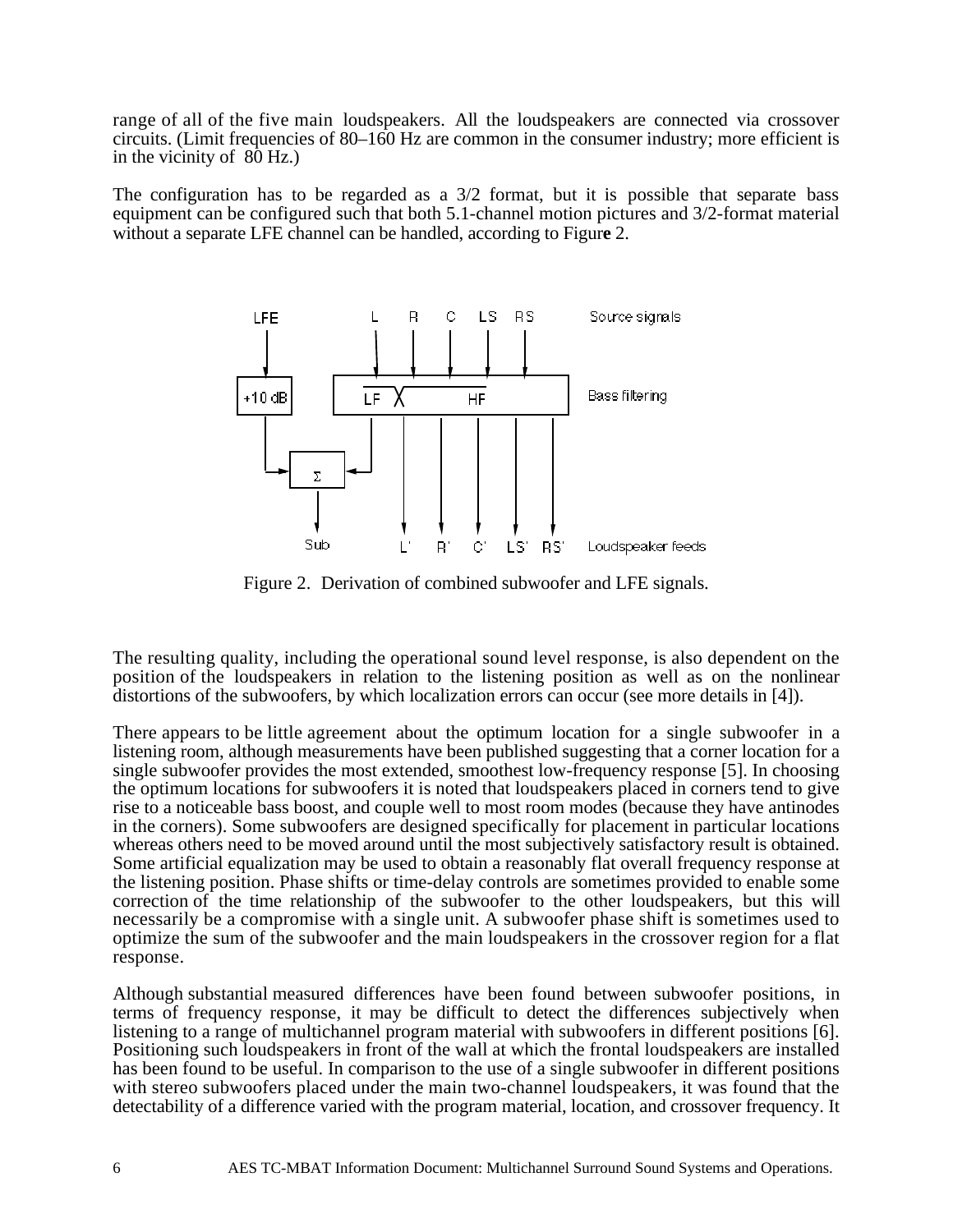was most noticeable once the crossover frequency rose much above 120 Hz [7]. Informal tests in reference listening rooms have shown that the position of separate subwoofers can often be detected. It may therefore be suggested that separate subwoofers should be located very near the corresponding frontal or surround loudspeakers. The reasons for the separate detectability of a subwoofer location can be various. Some have shown that port noise, distortion, and information above 120 Hz radiating from the subwoofer position can make it localizable, whereas otherwise it would not be. A centrally located subwoofer is likely to suffer from being at the null of lateral standing-wave modes. An offset might therefore be considered acoustically desirable.

There is some evidence to suggest that multiple low-frequency drivers generating decorrelated signals from the original recording create a more natural spatial reproduction than monaural lowfrequency reproduction from a single driver [8]. According to this proposal, if monaural lowfrequency content is reproduced it is better done through two units placed to the sides of the listener, driven 90° out of phase, to excite the asymmetrical lateral modes more successfully and improve low-frequency spaciousness.

#### **5.3 Considerations regarding the channel allocation of low-frequency program content**

The "0.1 channel" sometimes creates confusion for users of the standards described in the preceding when mixing sound that is not related to cinema applications. In such cases the assumption that it is necessary to generate a separate LFE signal in order to "conform to the standard" may be a distraction. It should be stressed that the generation of a separate LFE signal is entirely optional, and that in many music applications its use may even work against the requirement to generate an optimum degree of low-frequency envelopment.

Recent research suggests that optimum envelopment at low frequencies is achieved through the use of adequately decorrelated loudspeaker signals. Such decorrelation could be generated artificially in the consumer replay chain, as part of a consumer system's low-frequency management, but this removes control from the recording engineer. If the recording engineer's intentions in this respect are to stand a chance of being conveyed to the listener, it follows that low-frequency content intended to create stereophonic envelopment should not be allocated to a monophonic LFE channel but should be retained within the full bandwidth channels. As the standards note, any lowfrequency content that is crucial to the success of the mix should be routed to the main channels rather than the LFE. The LFE signal is only really suitable for optional "effects," and it should not matter whether or not the consumer is able to replay this channel.

Some multichannel audio encoders sample the LFE channel at a low sampling rate such as 240 Hz, thereby low-pass filtering any content routed through such a channel to an upper limit of <120 Hz. This emphasizes the importance of checking any mixes to be encoded using such systems by monitoring via any encode–decode chain that is envisaged.

#### **6 MONITORING ENVIRONMENTS**

#### **6.1 Listening conditions—general notes**

Reference listening rooms are designed for the critical comparison of program material, where the facilitation of interchangeable judgments between sites is a primary aim. It is recognized that in many practical sound-monitoring environments it will be difficult to approach these ideal conditions, especially where there are large items of equipment in the room. Nonetheless the information is provided as a guideline for good practice. The approaches found in the literature and given here relate primarily to small- and medium-sized rooms. The conditions and criteria for large film sound mixing rooms may differ considerably from these approaches in some respects.

The overall listening conditions and the achievable quality of the sound field associated with them are determined by: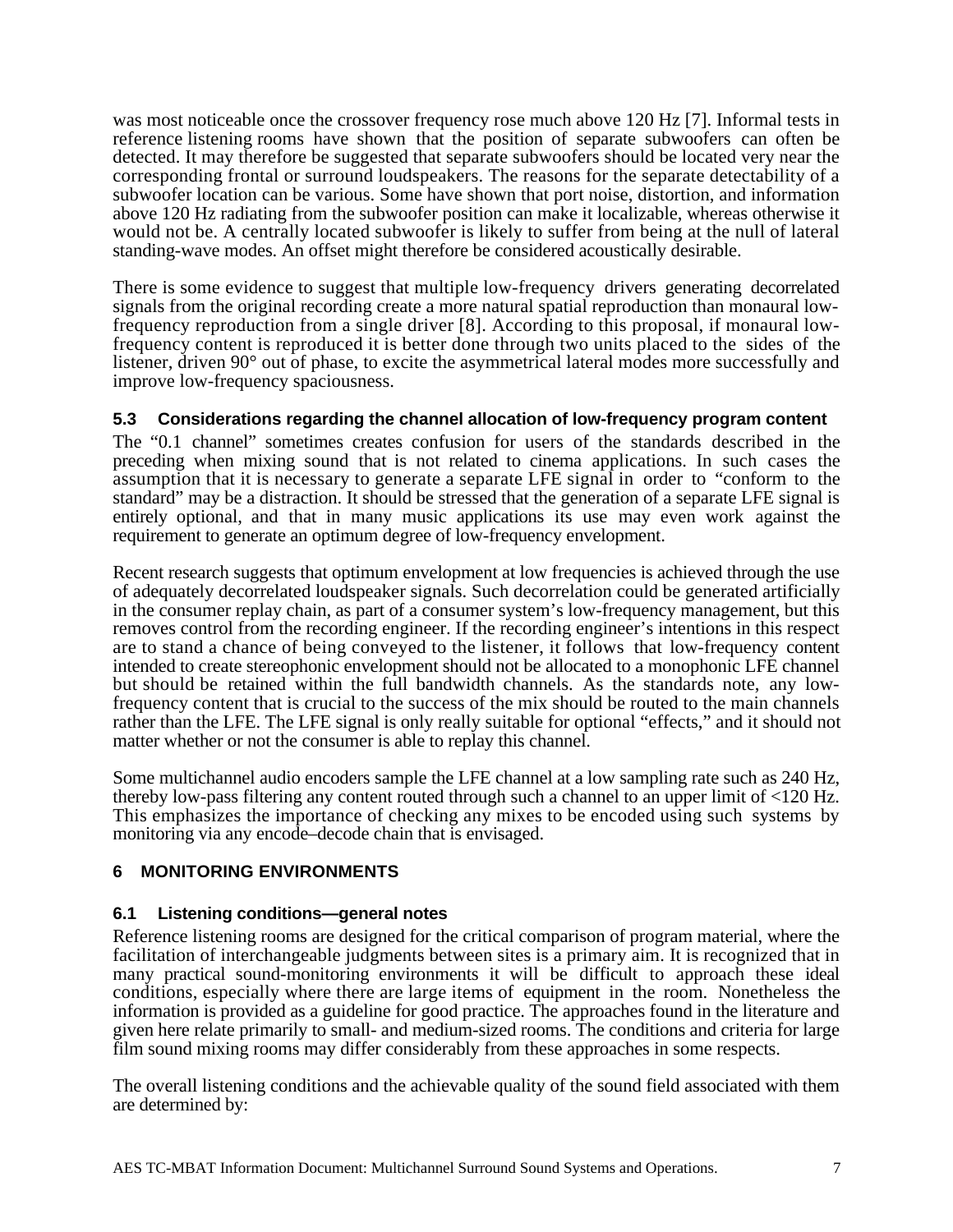- The geometric and acoustical properties of the listening room
- The properties and arrangement of the loudspeakers in the listening room
- The listening position or the listening zone.

These suggested listening conditions for a high-quality listening room are intended to allow neutral and critical monitoring of the sound signal such that the characteristics and deficiencies can be clearly recognized, and the listening events can be unimpaired. Furthermore, the reproduction of a high-quality sound signal can give a technically and aesthetically satisfactory impression. The approaches described in Section 6.2 are only minimum suggestions to ensure that a high quality of program exchange can be achieved, and are based on international standards for reference listening conditions. They are not yet adequate to describe optimal arrangements or to guarantee an adequate conformity between different listening rooms.

#### **6.2 Parameters and values for reference listening conditions**

#### **6.2.1 Suggestions for reference listening room (Table 1)**

| <b>Parameter</b>               | <b>Units/Conditions</b> | Value                                    |
|--------------------------------|-------------------------|------------------------------------------|
| Room size                      | $S$ [m <sup>2</sup> ]   |                                          |
| (floor surface area)           |                         |                                          |
| Mono/2-channel stereo          |                         | >30                                      |
| Multichannel                   |                         | >40                                      |
| <b>Room proportions</b>        | $l =$ length            | $1.1 w/h \leq l/h \leq 4.5 w/h - 4$ ,    |
|                                | $w = width$             | with $l/h < 3$ and $w/h < 3$             |
|                                | $h =$ height            | (Ratios within ±5% of integer values are |
|                                |                         | considered unsatisfactory.)              |
| <b>Base width</b>              | $B$ [m]                 |                                          |
| 2-channel stereo               |                         | $2.0 - 4.0$                              |
| Multichannel                   |                         | $2.0 - 4.0$                              |
| <b>Basis angle</b>             | [deg] referred to       |                                          |
| 2-channel stereo               | L/R                     | 60                                       |
| Multichannel                   |                         | 60                                       |
| <b>Listening distance</b>      | D[m]                    |                                          |
| 2-channel stereo               |                         | $2 m - 1.7 B$                            |
| Multichannel                   |                         |                                          |
| <b>Listening zone (radius)</b> | R[m]                    |                                          |
| 2-channel stereo               |                         | 0.8                                      |
| Multichannel                   |                         | 0.8                                      |
| Loudspeaker height             | $h$ [m]                 |                                          |
| (from acoustic center)         |                         |                                          |
| 2-channel stereo               |                         | $\approx 1.2$                            |
| Multichannel (all)             |                         | $\approx 1.2$                            |
| Distance to surrounding        | $d$ [m]                 |                                          |
| reflecting surfaces            |                         |                                          |
| 2-channel stereo               |                         | $\geq$ 1                                 |
| Multichannel                   |                         | $\geq$ 1                                 |

Table 1. Suggestions for reference listening room.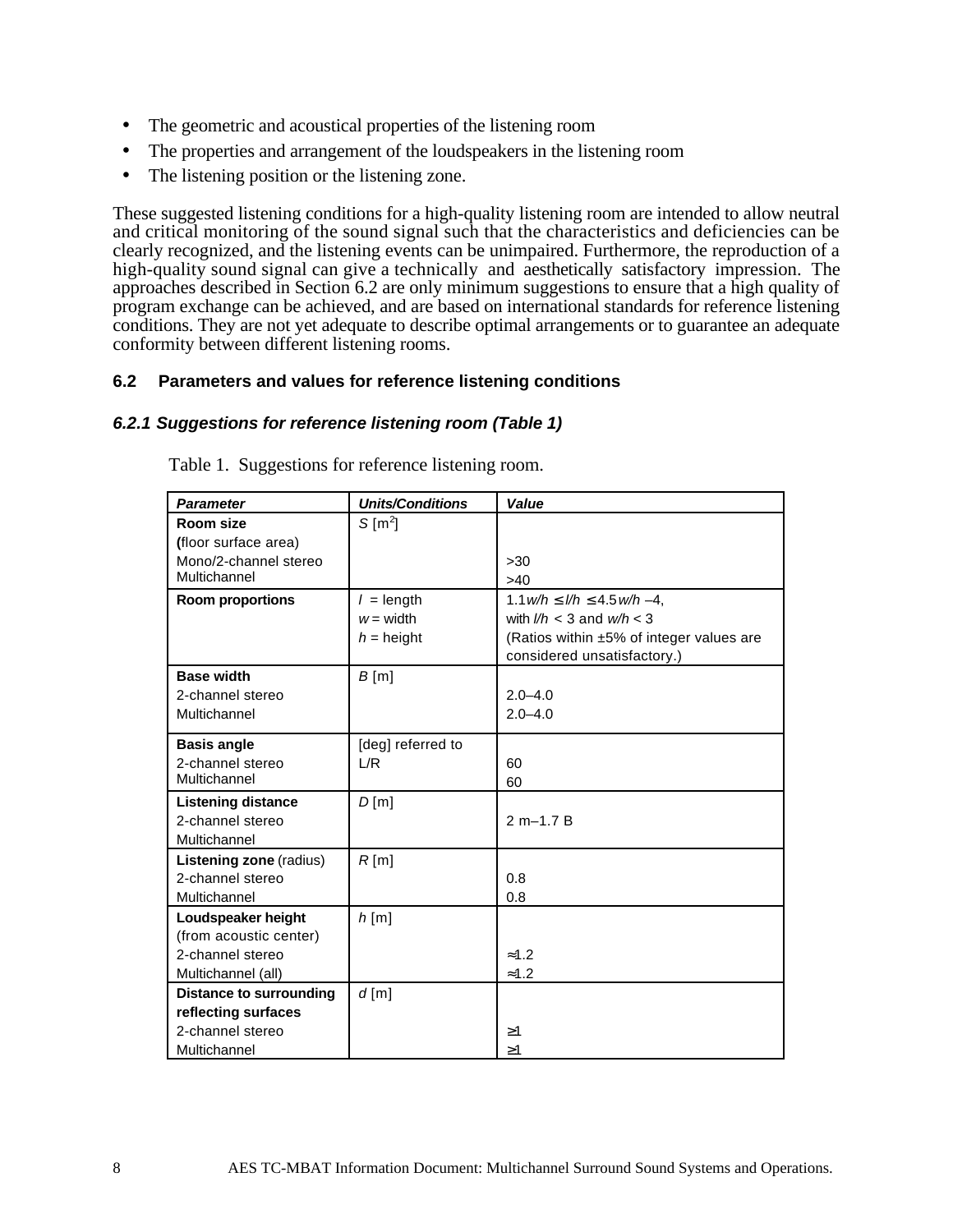The literature suggests that a volume of  $300 \text{ m}^3$  should not be exceeded for studio listening rooms. In order to obtain a suitable distribution of room modes, dimensions according to the values in column 3 are suggested. The room shape suggested is largely symmetrical around the listening direction, and with regard to the distribution of the absorption material, especially around the loudspeakers, doors, windows, and technical equipment, so that any acoustical discontinuities can be avoided. Also the surface of any mixing desk can cause disturbing reflections.

#### **6.2.2 Suggestions for the reference sound field at listening position (Table 2)**

| <b>Parameter</b>              | <b>Units/Conditions</b>             | Value                                |
|-------------------------------|-------------------------------------|--------------------------------------|
| Direct sound                  |                                     |                                      |
| Amplitude/frequency response  | Free-field propagation              | For tolerance borders see Table 3    |
|                               | measurements                        | (reference monitor)                  |
| <b>Reflected sound</b>        |                                     |                                      |
| Early reflections             | $0-15$ ms (in region $1-8$ kHz)     | < -10 dB relative to direct sound    |
|                               |                                     |                                      |
| Temporary diffusion of        | Avoidance of significant            | No flutter echoes, no sound          |
| reverberant sound field       | anomalies in sound field            | coloration, etc.                     |
|                               |                                     |                                      |
| Reverberation time            | $T_m$ [s] = nominal value in region | ≈0.25 ( $V/V_0$ ) <sup>1/3</sup>     |
|                               | of 200 Hz to 4 kHz                  | (Reverberation time decay and        |
|                               | $V =$ listening room volume         | tolerance borders are shown in       |
|                               | $V_0$ = reference room              | Figure 3.)                           |
|                               | volume $(100 \text{ m}^3)$          |                                      |
| <b>Stationary sound field</b> |                                     |                                      |
| Operational sound level curve | 50 Hz-2 kHz                         | $±3$ dB                              |
|                               | 2 kHz-16 kHz                        | $\pm 3$ dB from $-3$ to $-6$ dB (in  |
|                               |                                     | accordance with tolerance field, see |
|                               |                                     | Figure 4)                            |
|                               |                                     |                                      |
| Background noise              |                                     | Ideally <nr10; never="">NR15</nr10;> |
|                               |                                     |                                      |
| Reference listening level     | Input signal: pink noise,           | 78 dBA (rms slow)                    |
| (relative to defined          | $-18$ dBFS (rms)                    | (per channel)*                       |
| measurement signal)           |                                     |                                      |

Table 2. Suggestions for reference sound field at reference listening position.

\* This is an international standard recommendation for listening test program comparison. NHK proposed 78  $\pm$  2 to 85 ± 2 dBC per channel, depending on room size and application. Higher monitor levels are also common in film mixing environments, where -18 dBFS is normally aligned for 85 dBC. This is covered in greater detail in Section 7.4.

*Direct sound* is sound without influence from the listening room in the form of reflections and reverberation. The quality is determined by the characteristics of the appropriate loudspeakers (see Table 3).

*Reflected sound (reverberation field) is* split into *early reflections,* within the first 15 ms, in the region of 1–8 kHz, and *diffuse sound* of the reverberant sound field (linear decay).

A tolerance field for the *reverberation time* is shown in Figure 3. The measurements are made with the loudspeakers used and with one-third-octave-band filtering.  $T_{\text{m}}$  is the arithmetic average of the measured reverberation time *T* in the one-third-octave bands from 200 Hz to 4 kHz. The literature suggests between 0.2 and 0.4 s, depending on the room size (see Table 2), in order to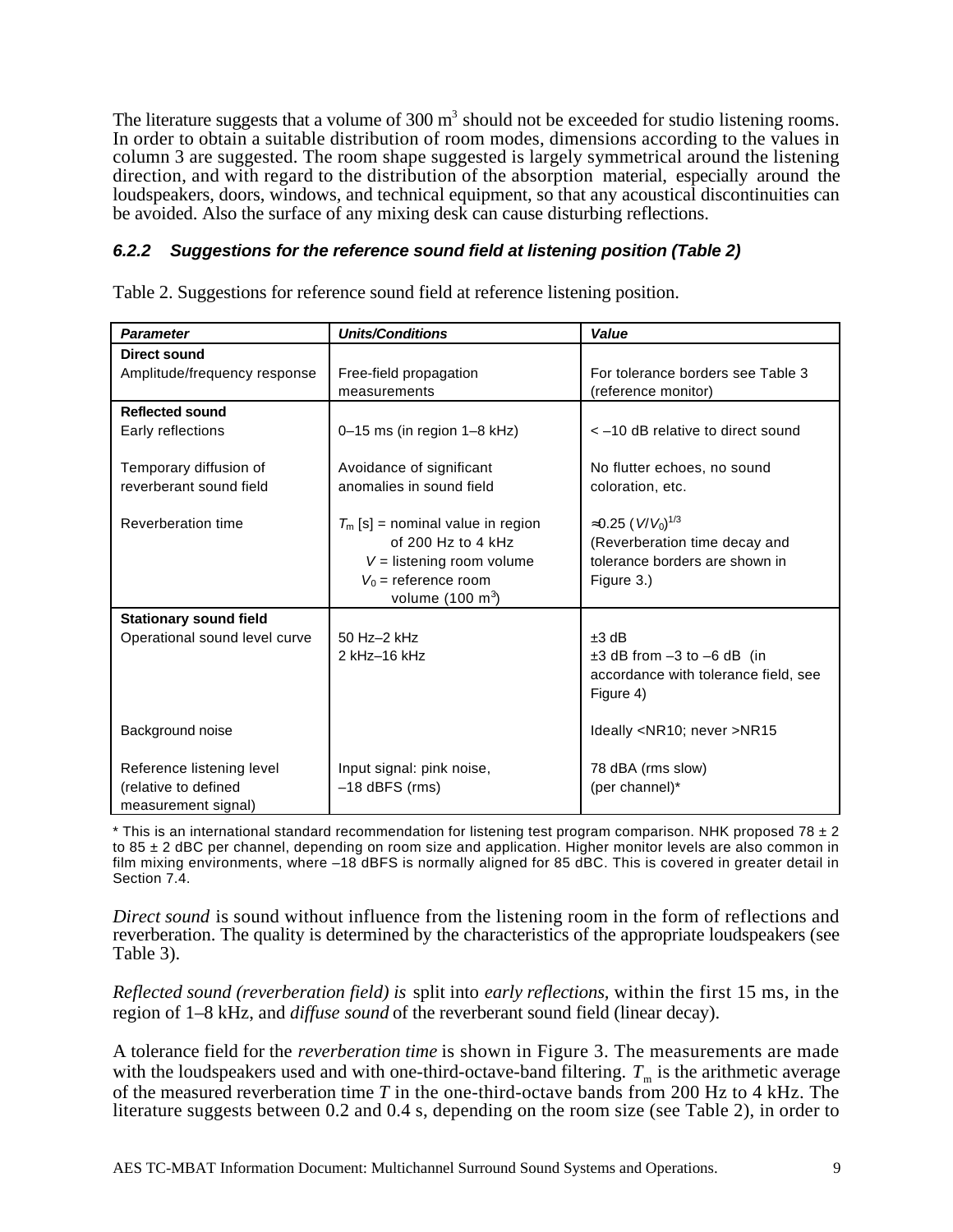allow a "natural" spatial perception. Large film sound mixing rooms sometimes exceed these limits.

The frequency response for the reverberation time is suggested to be steady and continuous. Sudden or strong breaks influence the operational sound level curve. This condition can be achieved if such deviations in adjoining one-third-octave bands in the region of 200 Hz to 8 kHz do not exceed  $\pm 0.05$  s; and below 200 Hz if 25% of the longest reverberation time is not exceeded.



Figure 3. Tolerance mask for reverberation time, relative to arithmetic average value  $T_m$ . (Based on international recommendations, but extended to lower frequencies, with smaller tolerances in the range of 63–125/200 Hz.)

The *stationary sound field* is represented by the operational sound level curve shown in Figure 4. This constitutes an important criterion for the interaction between room and loudspeakers and for the quality of the listening conditions achieved. It is measured as the frequency response of the sound pressure level at the reference listening position. Measurement signals are band filtered pink noise. The tolerances are checked separately for each loudspeaker. Consistency with the operational sound level curve is particularly important for the front loudspeakers. (See also further advice in [4].) The region from 20 to 30 Hz is yet to be completed.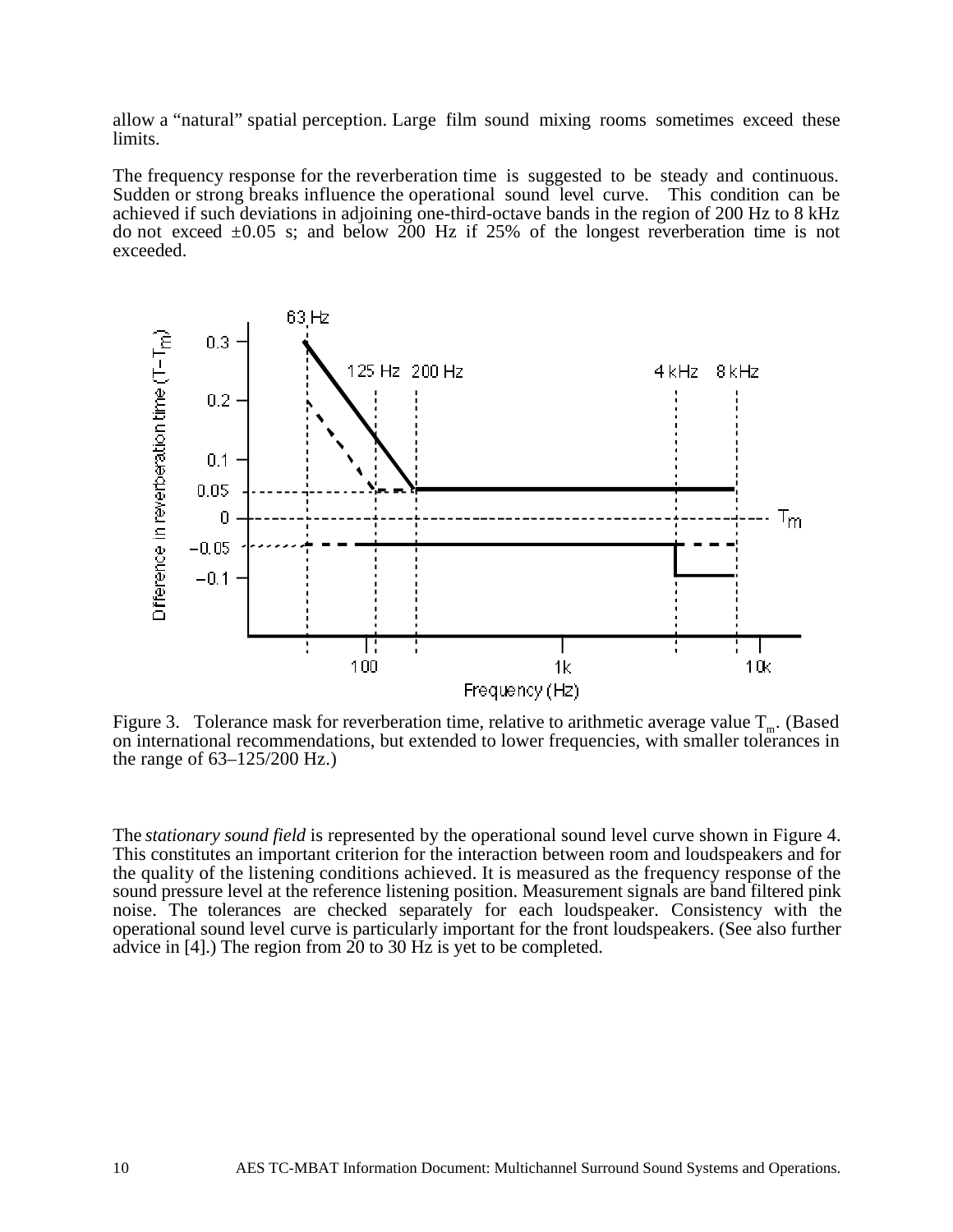

Figure 4. Tolerance limits of operational room response curve, relative level. (Based on international recommendations but extended to lower frequencies.)

#### **6.2.3 Background noise**

The continuous noise level (from air conditioning or other external or internal sound sources) is given in form of the one-third-octave band sound pressure level *LpFeq, T-30s* (rms, slow), in accordance with ISO noise rating curves [9] for the one-third-octave band averaged frequencies from 50 Hz to 10 kHz by a table or a curve. The information for single values is not sufficient. The literature prefers that the NR 10 curve not be exceeded and proscribes exceeding the NR 15 curve.

*Note:* In many international documents the NR curves are given as octave-band averages.  $NRIO<sub>Oct</sub>$ then gives a value at 1 kHz of 10 dB. The corresponding values for one-third-octave measurements are on average 5 dB lower.

#### **6.2.4 Suggestions for reference monitor loudspeakers**

The specifications in Table 3 include the objective minimum conditions for a reference monitor loudspeaker. It must be mentioned that there are loudspeakers which comply with these recommendations that are not necessarily suitable as reference loudspeakers for all program genres. To be able to fully perform these critical functions, the conclusive selection and decision is formed on the strength of investigative subjective tests and the resulting criteria and attributes.

For measurement conditions, known guidelines (that is, [4]) are used to relate the measurement distances to the dimensions of the loudspeaker casing (usually distances are  $>2m$ ). According to IEC 60268-5, the result has to be referred to the nominal distance of 1 m. For electrical measurements it specifies the guaranteed value to be within  $\pm 0.2$  dB; for acoustic measurements the measurement error margin is to be less than  $\pm 1$  dB in the total frequency range.

The *amplitude/frequency response* is measured under free-field conditions with pink noise for the one-third-octave band averaged frequencies in the range of 31.5 Hz to 16 kHz at  $0^{\circ}$ ,  $\pm 10^{\circ}$  and  $\pm 30^{\circ}$ . The permitted tolerances and differences are given in the table. The correct characteristics are preferred to be symmetrical around the reference axis.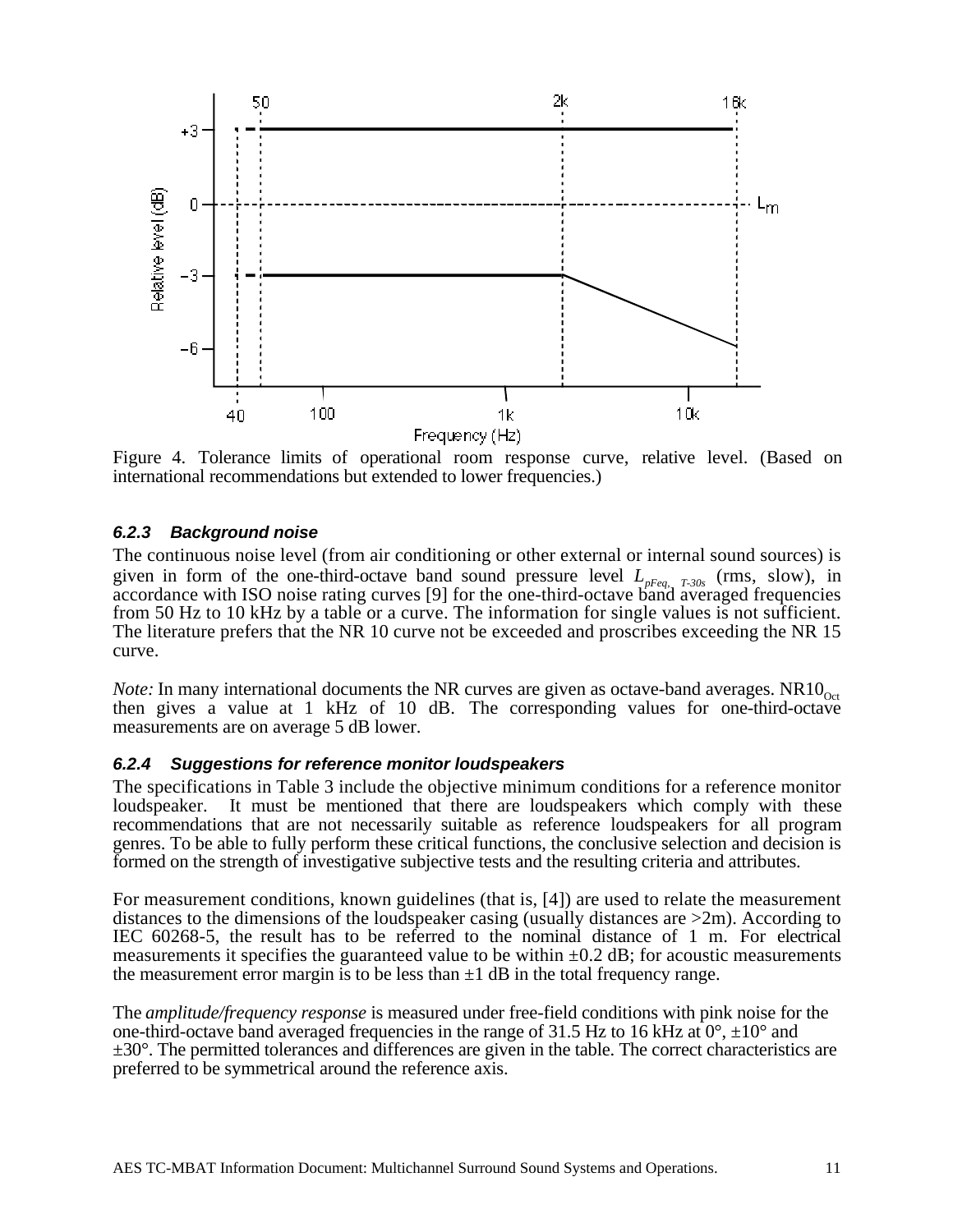| <b>Parameters</b>                                                                                                       | <b>Units/Conditions</b>                                                                    | Value                                                                        |
|-------------------------------------------------------------------------------------------------------------------------|--------------------------------------------------------------------------------------------|------------------------------------------------------------------------------|
| Amplitude/frequency response<br>Difference between front<br>loudspeakers                                                | 40 Hz-16 kHz<br>0°<br>±10°<br>Horizontal $±30^\circ$<br>In the range<br>$>250$ Hz to 2 kHz | Tolerance 4 dB<br>Deviation to 0°, 3 dB<br>Deviation to 0°, 4 dB<br>$0.5$ dB |
| <b>Directivity index</b>                                                                                                | 250 Hz-16 kHz                                                                              | $8$ dB $±2$ dB                                                               |
| Nonlinear distortion attenuation<br>$(SPL = 96 dB)$                                                                     | $<$ 100 Hz<br>$>100$ Hz                                                                    | $-30$ dB (=3%)<br>$-40$ dB (=1%)                                             |
| <b>Transient fidelity</b><br>Decay time $t_s$ , for reduction to a<br>level of 1/e, i.e., 0.37 of output<br>level       | $t_s[s]$                                                                                   | $5/f$ [Hz]<br>(preferably 2.5/f)                                             |
| <b>Time delay</b><br>Difference between stereo<br>loudspeakers                                                          | $\partial t$                                                                               | ≤10 $\mu$ s                                                                  |
| System dynamic range<br>Maximum operating level<br>(measurement acc. to IEC 60268, §<br>17.2, referred to 1 m distance) | $L_{\text{eff max}}$                                                                       | $>112$ dB<br>(at IEC 60268 program simulation<br>noise or special condition) |
| <b>Noise level</b>                                                                                                      | $L_{noise}$                                                                                | ≤10 dBA                                                                      |

Table 3. Suggestions for reference monitor loudspeakers and advice for home loudspeakers.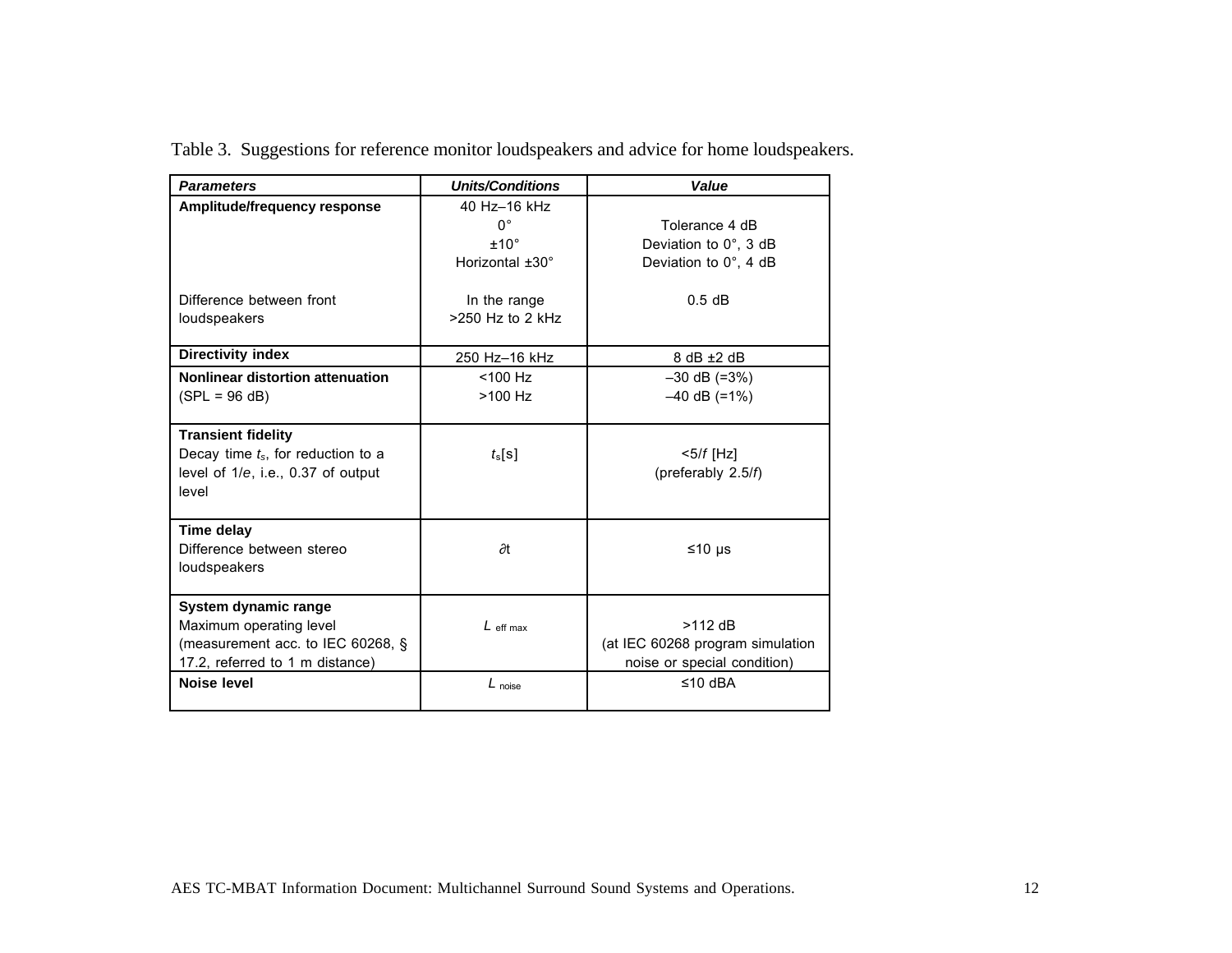The *directivity index* can also be derived from the one-third-octave band measurements. It can either be calculated from the directional characteristics or derived from the difference between the free field measurements and the diffuse field measurements. According to ITU-R BS.1116-1 [10] a directivity index of >6 dB with a steady slow increase toward higher frequencies is desirable. So-called omnidirectional radiators are regarded as unsuitable for the front loudspeakers. Among other things, a diffuse radiation might be desirable for the surround loudspeakers, this being dependent on the program material, but for the time being current standards recommend only uniform (equal) loudspeakers for all five channels for compatibility reasons.

#### **6.3 Alternative conditions for multichannel mixing rooms**

While the recommendations described are based on international standards for reference listening rooms, the practical requirements of small- and medium-sized multichannel mixing rooms have also been suggested by the Japanese HDTV multichannel sound forum. These are given in Table 4 for information. It will be noted that they are broadly similar to the previous criteria in the majority of respects, but they provide slightly greater operational flexibility.



Figure 5. Multichannel mixing room RT characteristics according to Japanese HDTV forum.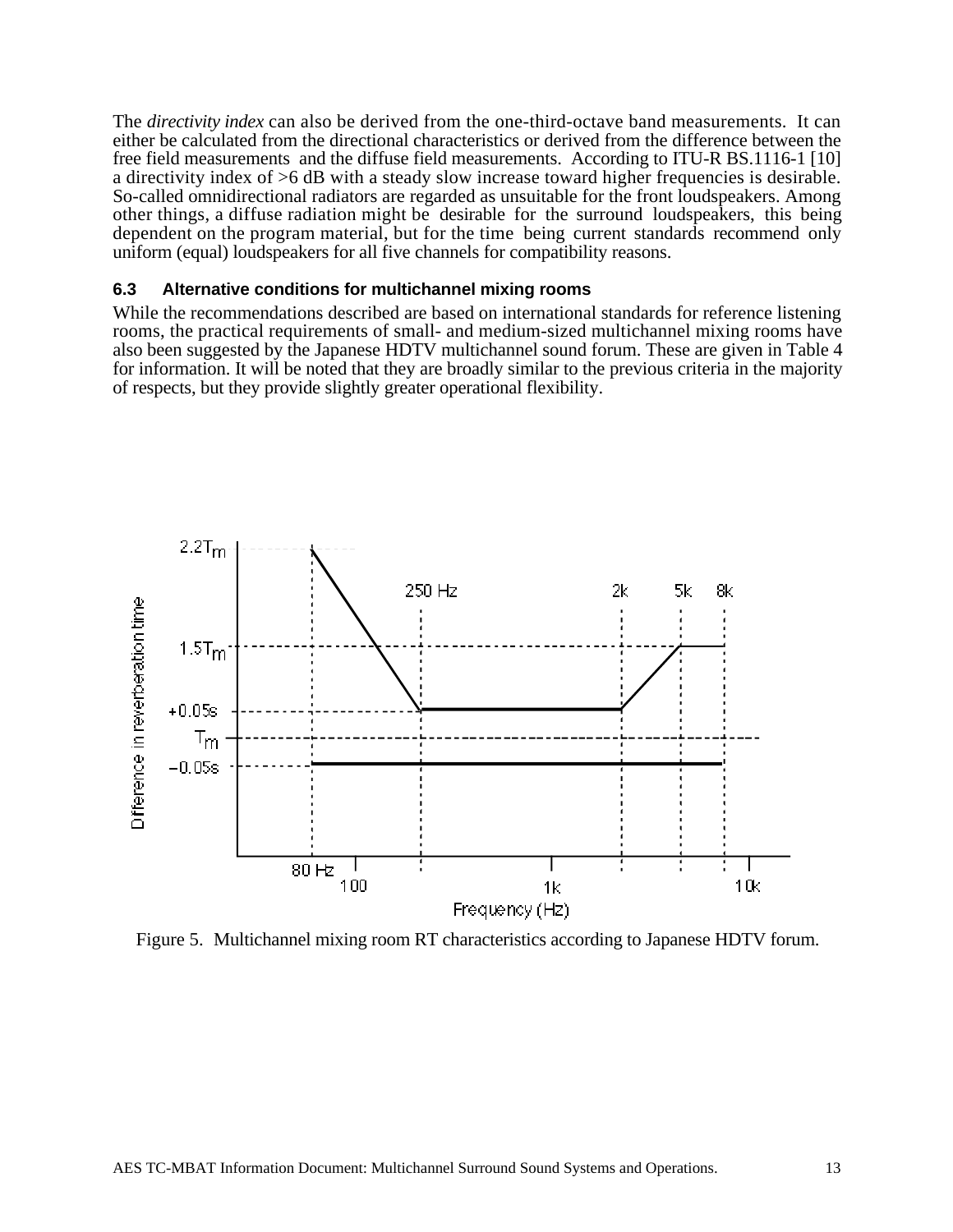| <b>Parameters</b>               |                                    | <b>Design Guideline</b>                                                                                            |                                                                                       |  |
|---------------------------------|------------------------------------|--------------------------------------------------------------------------------------------------------------------|---------------------------------------------------------------------------------------|--|
|                                 |                                    | <b>Small Rooms</b>                                                                                                 | <b>Medium Rooms</b>                                                                   |  |
| <b>Display</b>                  |                                    | CRT, 36 inches                                                                                                     | Acoustically transparent (perforated)<br>screen, 140 inches                           |  |
| Room                            | Floor area $[m^2]$                 | $50 \pm 20$                                                                                                        | $100 \pm 30$                                                                          |  |
|                                 | Room volume [m <sup>3</sup> ]      | ≥80                                                                                                                | >200                                                                                  |  |
|                                 | Room shape                         | Nonrectangular (avoid parallel surfaces)                                                                           |                                                                                       |  |
| Dimensional ratios<br>desirable |                                    |                                                                                                                    | Avoid ratios with simple integral numbers; h:w:l = $1:1.59 \pm 0.7:2.52 \pm 0.28$ are |  |
|                                 | Room height [m]                    | $3.0 - 4.0$                                                                                                        | $4.0 - 6.0$                                                                           |  |
| <b>Interior finish</b>          |                                    | Uniform absorbent/diffusively reflective treatment to avoid strong reflections from<br>specific directions         |                                                                                       |  |
| <b>Acoustical properties</b>    | Reverberation time [s]             | $0.2 \pm 0.05$ (at 500 Hz)                                                                                         | $0.3 \pm 0.1$ (at 500 Hz)                                                             |  |
|                                 | Mean absorption coefficient        | $0.4 - 0.6$ (at 500 Hz)                                                                                            |                                                                                       |  |
|                                 | Reverberation characteristics      | See Figure 5                                                                                                       |                                                                                       |  |
|                                 | Static transfer frequency response | ±3 dB (one-octave band) between 125 Hz and 4 kHz;<br>up to 2 bands may be within ±4 dB                             |                                                                                       |  |
|                                 | Early reflections                  | Any reflections within 15 ms after direct sound should be 10 dB lower relative to direct<br>sound                  |                                                                                       |  |
|                                 | Interaural cross correlation       | Not specified (under consideration)                                                                                |                                                                                       |  |
|                                 | Distribution of SPL                | Uniform SPL within listening area, including mixing point                                                          |                                                                                       |  |
| <b>Noise</b>                    | Air-conditioning noise             | Noise criterion curve NC15 (NR15 would be desirable)                                                               |                                                                                       |  |
|                                 | Equipment or background noise      | Noise criterion curve of NC20 (NR20 would be desirable)<br>(fan noise of video projector, etc., should be reduced) |                                                                                       |  |

Table 4. Multichannel mixing room specifications according to Japanese HDTV surround forum documents.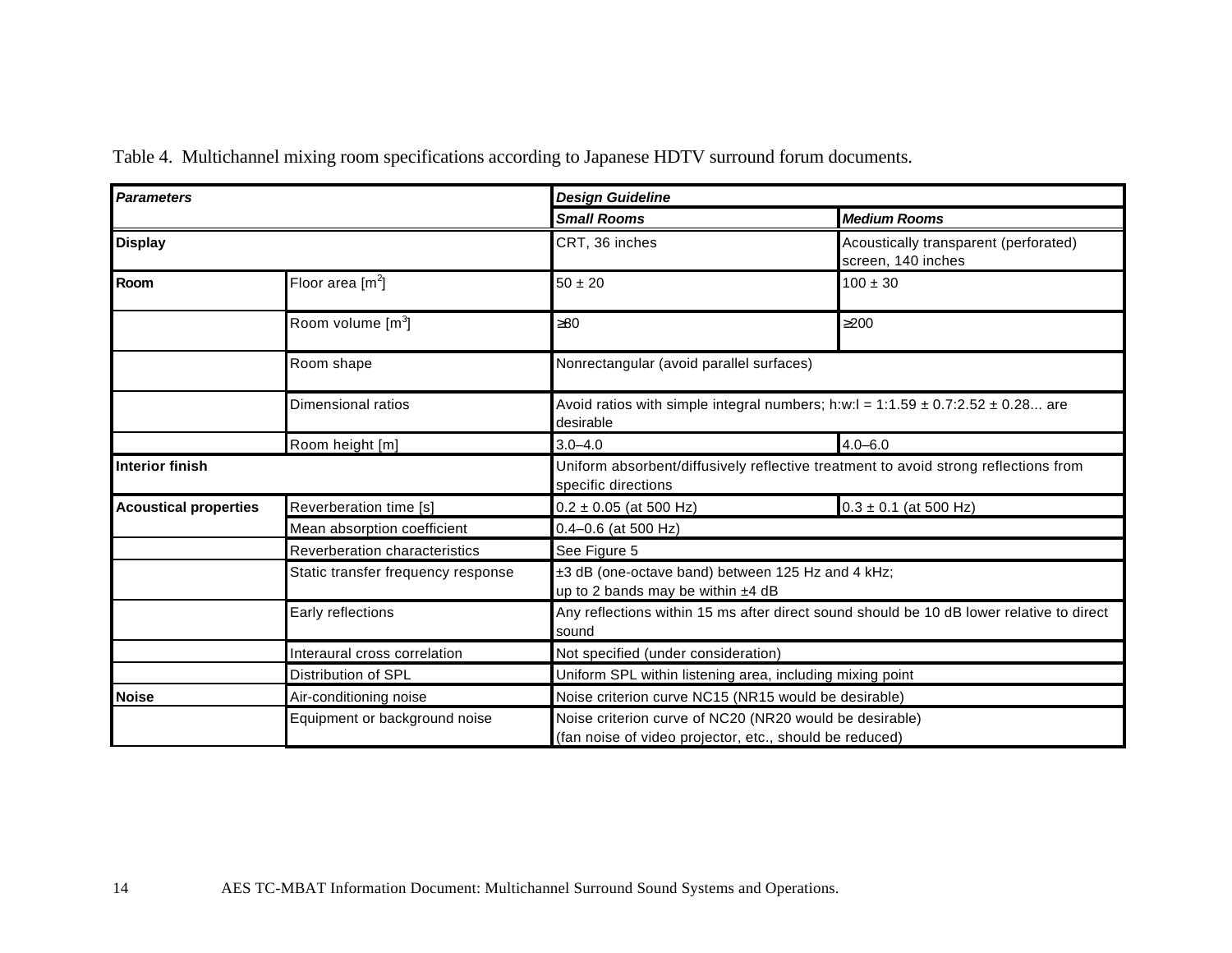| Loudspeaker arrangement |                                                  |                                                                                                                           |                                                        |  |
|-------------------------|--------------------------------------------------|---------------------------------------------------------------------------------------------------------------------------|--------------------------------------------------------|--|
| L/R                     | Setting                                          | Flush mounting is desirable to avoid reflections from rear walls, etc; eliminate these<br>reflections when free standing  |                                                        |  |
|                         | Axis direction (reference point)                 | Mixing position or 0 to 1 m in rear                                                                                       |                                                        |  |
|                         | Distance (L-R) [m]                               | $3.0 - 6.0$                                                                                                               | $5.0 - 8.0$                                            |  |
|                         | Height [m] <sup>a</sup>                          | $1.2 - 2.0$ <sup>b</sup>                                                                                                  | Center of screen <sup>b</sup>                          |  |
|                         | Distance to reference point                      | All distances from L/C/R/SL/SR loudspeakers to reference point would be desired to be<br>equal                            |                                                        |  |
|                         | Subtended angle against room<br>centerline [deg] | 30                                                                                                                        |                                                        |  |
| C                       | Setting                                          | Flush mounting is desirable to avoid reflections from rear walls, etc., eliminate these<br>reflections when free standing |                                                        |  |
|                         | Axis direction (reference point)                 | Mixing position or 0 to 1 m in rear                                                                                       |                                                        |  |
|                         | Height [m]                                       | Same height as L/R is desirable $^c$                                                                                      | Center of screen <sup>c</sup>                          |  |
|                         | Distance to reference point                      | All distances from L/C/R/SL/SR loudspeakers to the reference point would be desired to<br>be equal                        |                                                        |  |
|                         | <b>Parameters</b>                                | <b>Design Guideline</b>                                                                                                   |                                                        |  |
|                         |                                                  | <b>Small Rooms</b>                                                                                                        | <b>Medium Rooms</b>                                    |  |
| <b>SL/SR</b>            | Number                                           | $\geq$ 2                                                                                                                  | $\geq 4$                                               |  |
|                         | Setting                                          | Flush mounting is desirable but being attached to wall is acceptable because of room<br>shape                             |                                                        |  |
|                         | Axis direction (reference point)                 | Mixing position or 0 to 1 m in rear                                                                                       |                                                        |  |
|                         | Height [m]                                       | Same or higher than L/R is desirable L/R <sup>d</sup> (0.9-1.4) <sup>d</sup>                                              |                                                        |  |
|                         | Distance to reference point                      | All distances from L/C/R/SL/SR loudspeakers to reference point would be desired to be<br>equal                            |                                                        |  |
|                         | Subtended angle against room<br>centerline [deg] | $120 \pm 10$                                                                                                              | >110 (symmetrically dispersed at regular<br>intervals) |  |
| <b>Monitoring level</b> |                                                  | 85 ±2 dB (C weighted)/ch (pink noise) at -18 dBFS for large loudspeaker                                                   |                                                        |  |
|                         |                                                  | 80 ±2 dB (C weighted)/ch (pink noise) at -18 dBFS for medium loudspeaker                                                  |                                                        |  |
|                         |                                                  | 78 ± 2dB (C weighted)/ch (pink noise) at -18 dBFS for small loudspeaker                                                   |                                                        |  |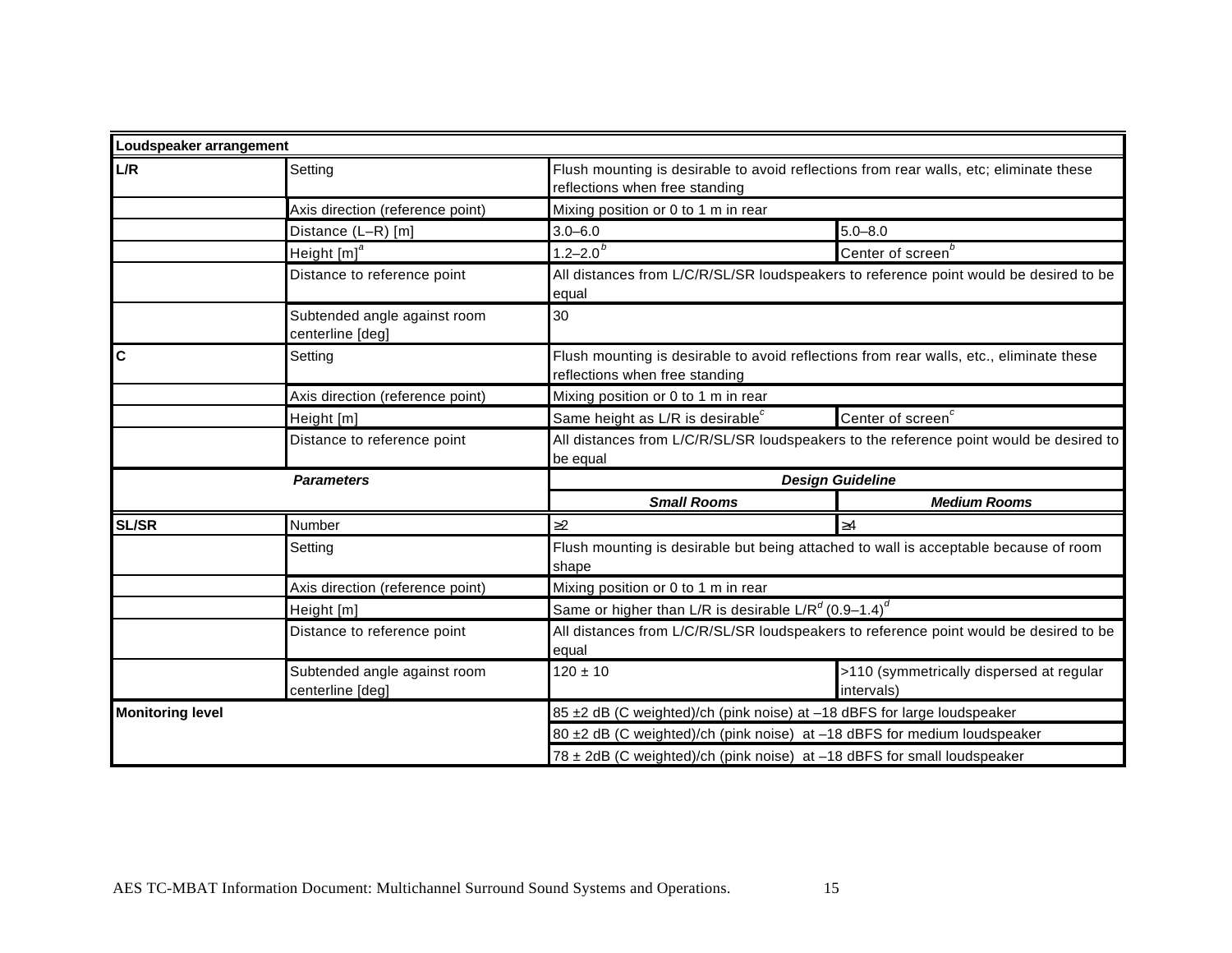| <b>Monitor loudspeaker</b>                       |             |                                                                           |                                                                                          |  |
|--------------------------------------------------|-------------|---------------------------------------------------------------------------|------------------------------------------------------------------------------------------|--|
| Maximum sound<br>pressure level <sup>e</sup>     | L/C/R       | $\geq$ 117 dB                                                             | $\geq$ 120 dB                                                                            |  |
|                                                  |             | $≥114$ dB                                                                 | ≥117 dB                                                                                  |  |
|                                                  |             | ≥111 dB                                                                   | $\geq$ 114 dB                                                                            |  |
|                                                  | 8           | $≥108$ dB                                                                 | ≥111 dB                                                                                  |  |
| <b>Amplitude versus</b><br>frequency response    | L/C/R       | See Figure 6                                                              |                                                                                          |  |
| <b>Effective frequency</b><br>range <sup>r</sup> | L/C/R       | 40 Hz to 20 kHz                                                           |                                                                                          |  |
|                                                  | SL/SR       | Same as L/C/R; at least 80 Hz to 20 kHz                                   |                                                                                          |  |
| Nonlinear distortion <sup>9</sup>                | L/C/R       |                                                                           | <3% for 40 Hz to 250 Hz; <1% for 250 Hz to 16 kHz                                        |  |
|                                                  | SL/SR       | Same as L/C/R; at least <3% for 80 Hz to 250 Hz; <1% for 250 Hz to 16 kHz |                                                                                          |  |
| <b>Transient fidelity</b>                        | L/C/R/SL/SR | $5/f$ (where $f$ is frequency)                                            | Decay time to level of 1/e (approximately 0.37) from original level should be less than  |  |
| Phase, Group delay                               | L/C/R/SL/SR |                                                                           | Either of them would desirably be indicated                                              |  |
| Directivity index <sup>h. i</sup>                | L/C/R/SL/SR | 6-12 dB (ITU-R BS.1116-1)                                                 |                                                                                          |  |
| Impedance                                        | L/C/R/SL/SR | $>3.2 \Omega$                                                             |                                                                                          |  |
| <b>Deviation of frequency</b><br>response        | L/C/R/SL/SR |                                                                           | <1.5 dB for 100 Hz to 10 kHz; peak/dip narrower than one-third octave shall be neglected |  |
| Efficiency <sup><math>\prime</math></sup>        | L/C/R/SL/SR | Should be indicated                                                       |                                                                                          |  |

Notes:

*a* Loudspeakers height: height of acoustical center of loudspeaker from floor level at mixing position.

*b* More than 1.2 m is recommended. But height may be 1.7 m to avoid meter bridge of high console shadowing direct sound, and that may be 1.9 m when loudspeakers are set above window.

*c* When C loudspeaker is set below the CRT, its height may be lower than L/R loudspeakers.

*d* Same as L/C/R is desirable, but it could be 2.2–2.7 m because of doors on side or rear walls.

*e* Maximum sound pressure level = rated output sound pressure level + maximum input level.

*f* Effective frequency range: frequency range –10 dB.

*g* Absolute sound level is measured at 1 m from loudspeaker.

*h* Directivity index of front loudspeakers depends on program or software.

*i* Difference of overall impressions caused by directivity index of rear loudspeakers is rather small.

*j* Efficiency is indicated by rated output sound pressure level at 1 m,1 W.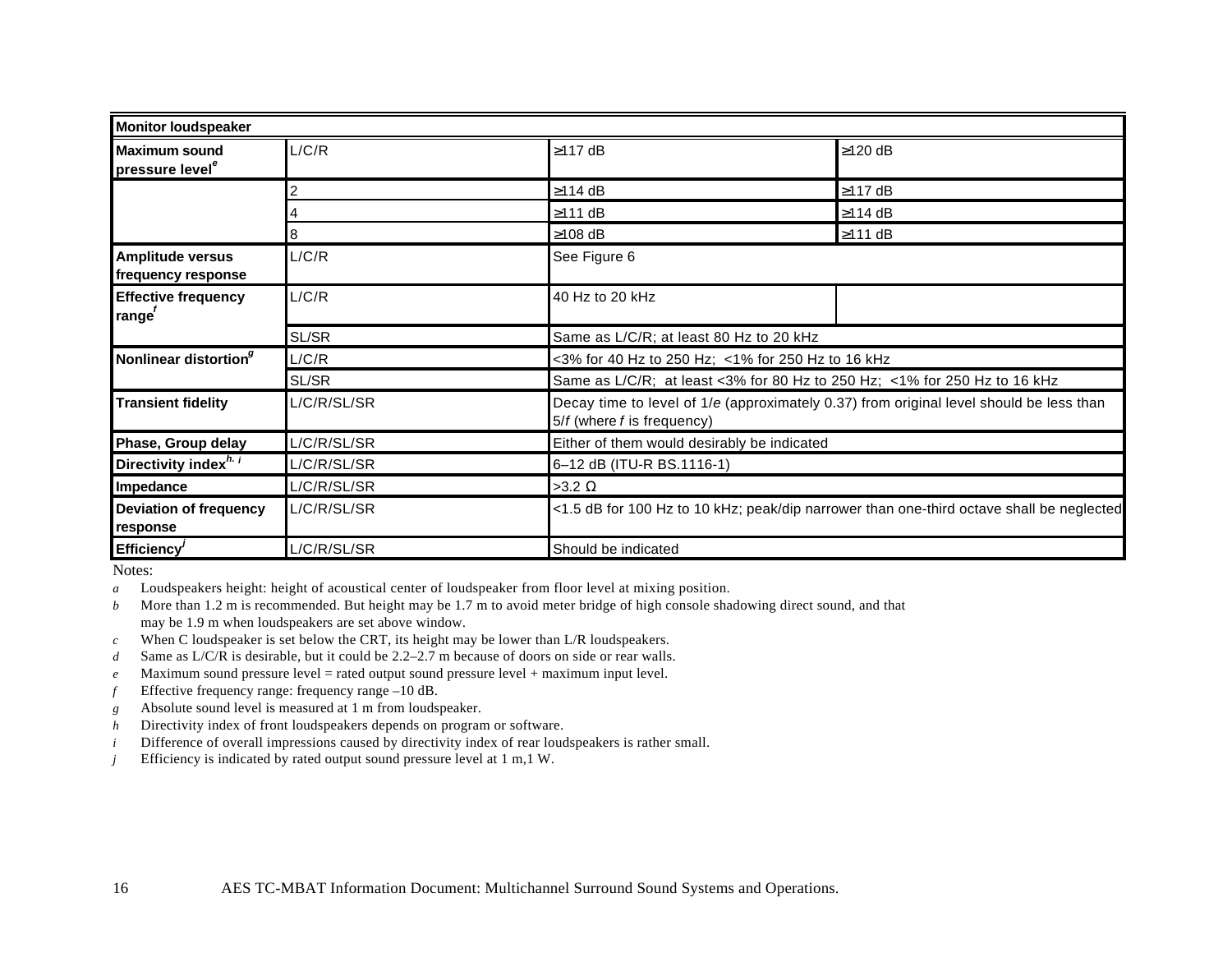

Figure 6. Amplitude/frequency characteristics of loudspeakers, measured in an anechoic chamber, according to Japanese HDTV forum.

#### **7 PROGRAM INTERCHANGE**

This section offers guidelines based on international recommendations currently in force, designed to enable the interchange of multichannel program material between sites. This is to be read in conjunction with Section 7.4 on monitor level alignment and Section 6 on studio acoustics. Although it is impossible to ensure that a multichannel program sounds the same in every environment, some attention to these issues will bring about a degree of acoustic compatibility. It is acknowledged that local operational practices may differ in certain respects and that alternatives have been proposed and used. For information, some of the issues are presented here.

In individual cases the designated use of tracks 4, 7, and 8 is stated on the recording medium.

In many film studios a different order of track allocation or listening buttons is being used as the normal practice, namely, L—C—R—LS—RS. However, new mixing desks follow the international standard as recommended in Table 5. After ongoing debate over the practices of the international organizations of the ITU, this recommendation was formed and is binding for sound broadcasting and television, but not for film studios.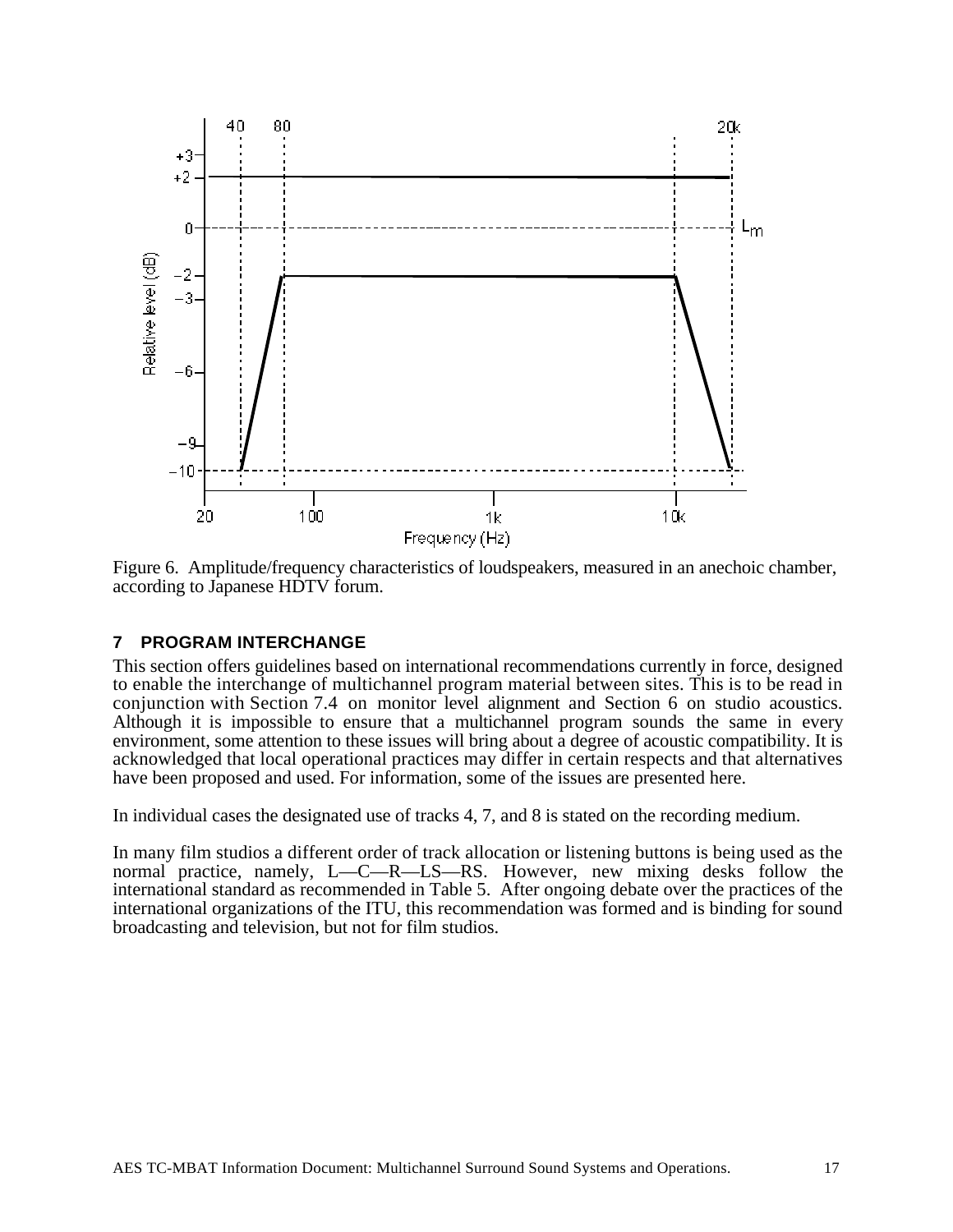#### **7.1 Track allocation in an eight channel recording format (Table 5)**

| <b>Track</b> <sup>a</sup> | Signal                                    | <b>Comments</b>                                                               | Color <sup>o</sup> |
|---------------------------|-------------------------------------------|-------------------------------------------------------------------------------|--------------------|
|                           | Left                                      |                                                                               | Yellow             |
|                           | Right<br>R                                |                                                                               | Red                |
| -3                        | C<br>Center                               |                                                                               | Orange             |
|                           | LFE Low-frequency extension               | Additional subbass and effects signal<br>for subwoofer, optional <sup>c</sup> | Grey               |
|                           | <b>LS</b><br>Left surround                | -3 dB in case of mono surround                                                | <b>Blue</b>        |
|                           | <b>RS</b><br>Right surround               | -3 dB in case of mono surround                                                | Green              |
|                           | In program exchange free use <sup>d</sup> | Preferably left signal of 2/0 stereo mix                                      | Violet             |
| 8                         | In program exchange free use <sup>d</sup> | Preferably right signal of 2/0 stereo mix                                     | <b>Brown</b>       |

Table 5. Track allocation in eight-channel recording format [3], [11], [12]

*a* The term "track" is used to denote either tracks on magnetic tape, or virtual tracks on storage media where no real tracks exist.

*b* This color coding is at present only a proposal of the German surround sound forum at present, and not internationally standardized.

*c* Preferably, used in film sound, but is optional for home reproduction. If no LFE signal is being used, track 4 can be used freely, e.g., for commentary. In some regions a mono surround signal  $MS = LS + RS$ is applied, where the levels of LS and RS are decreased by 3 dB before summing.

*d* Tracks 7 and 8 can be used alternatively, for example, for commentary, for additional surround- signals, or for half–left/half–right front signals (e.g., for special film format), or rather for the matrix format sum signals Lt/Rt.

#### **7.2 Recording Levels**

Practice regarding alignment levels and maximum recording levels varies. In broadcasting and some studio recording operations, where program interchange compatibility is of primary importance, it is normal to work to international standard guidelines that define an alignment level,  $L_{AS}$ , and a permitted maximum signal level  $L_{PMS}$ . ITU and EBU recommendations, among others, specify a digital alignment signal level of –18 dBFS, whereas SMPTE recommendations specify –20 dBFS (1-kHz tone, rms measurement). Both are likely to be encountered in operational practice, and it is therefore important to indicate clearly which alignment level is adopted, in order to avoid subsequent confusion.

The  $L_{PMS}$  is normally 9 dB below the digital clipping level, and is intended to be related to the measurement of program signals on quasi-peak meters that have an integration time of 10 ms, thereby ensuring that short transients are not clipped. True peak-reading meters will exceed this indication on some program material, whereas VU meters will typically underread this indication as they have a long integration time. In mastering and some film sound operations it is common to use the entire recording level range up to 0 dBFS. In such circumstances it is important to use true peak-reading meters in order to avoid clipping on digital media.

#### **7.2.1 Recording levels in film sound**

In film sound environments it is the norm to increase the recording level of the surround channels by 3 dB compared with that of the front channels. This is in order to compensate for the –3-dB alignment of each surround channel's sound pressure level with respect to the front, which takes place in dubbing stages and movie theaters. It is important to be aware of this discrepancy between practices, as it is the norm in music mixing and broadcasting to align all channels for equal level, both on recording media and for acoustical monitoring. Transfers from film masters to consumer or broadcast media may require a 3-dB alteration in the gain of the surround channels.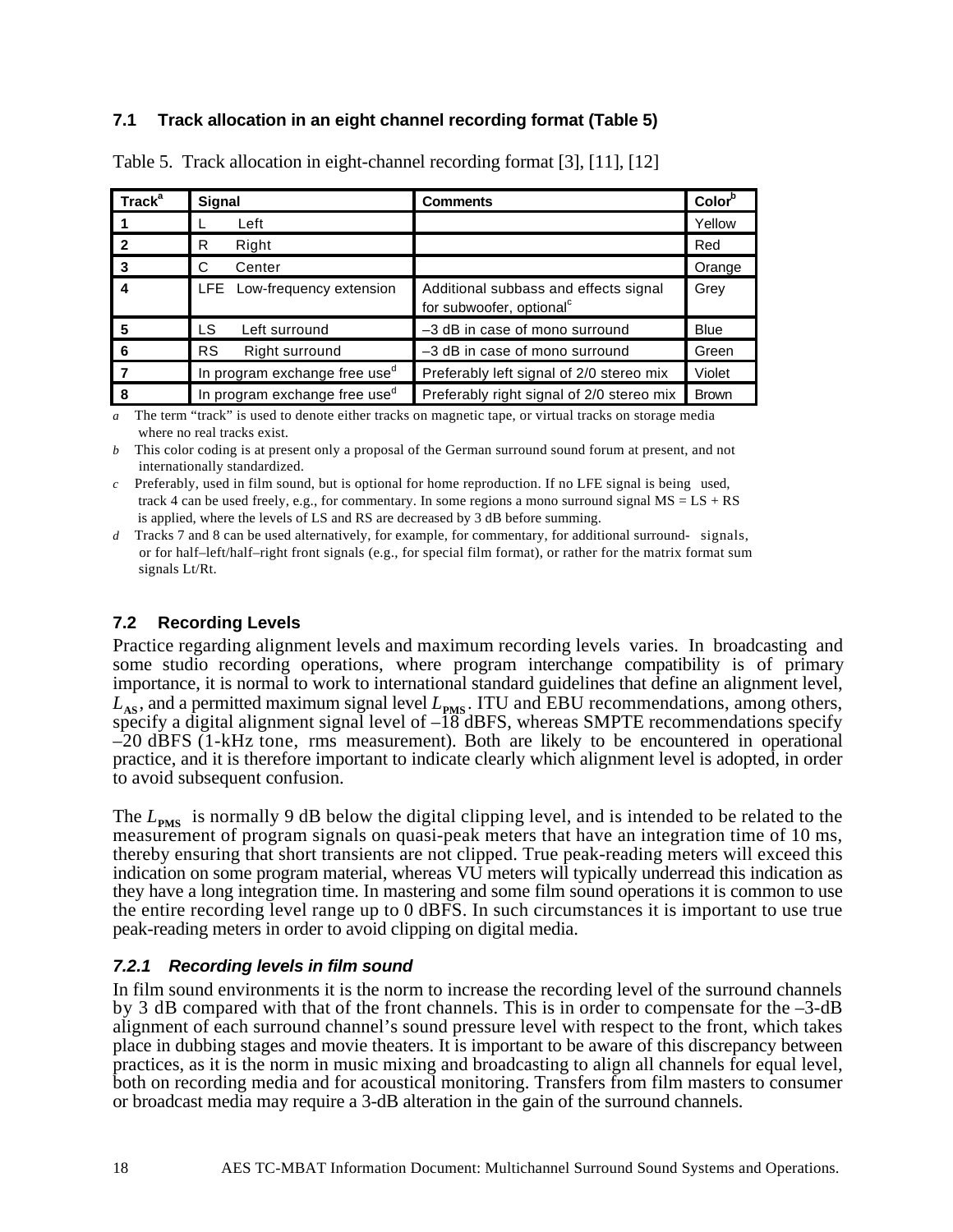#### **7.3 Alignment signals**

It has been ideal practice to record, preceding the program section of the recording, a level checking section, with two reference signals for each track used. These signals are usually recorded at the alignment level  $L_{\text{AS}}$ :

- A 1-kHz sine tone to check the alignment signal level
- Random noise, noncorrelated, to check the sound pressure levels.

Recording of the noise signal is superfluous if measurements and test recordings such as those described here are used as a standard method throughout the world. At present, because of varying international standards, measurement signals and therefore the resulting sound pressure levels are not handled uniformly.

#### **7.4 Reproduction system alignment**

Reproduction level alignment is the subject of considerable debate in the industry, particularly concerning the nature of the test signal, the type of measurement, and its weighting. This is a subject requiring further debate and experimentation before a consensus can be reached. Nonetheless, for information purposes it is possible to outline a number of practices in common use today, together with a discussion of some of the concerns expressed, and to present Table 6 comparing some of the alternatives.

It is noted that the subjective alignment of monitor balance is sometimes practical, balancing in a pairwise fashion for a central image of a test signal between loudspeakers when facing the center of the pair. This becomes less practical in multichannel configurations because of the wide angle subtended by some pairs of loudspeakers at the listening position, or when the loudspeakers are not arranged in a symmetrical fashion. It is also sometimes necessary to adjust the monitor gain for a certain absolute loudness level, in which case methods such as those given in the following will be helpful.

#### **7.4.1 Reference listening level L**USTref

The reference listening level  $L_{\text{LISTref}}$  allows the specified listening level, or volume, to be set correctly during the reproduction of program material under specified reproduction conditions, as well as during the reproduction of the same program material under different conditions. The measurement takes place for each individual reproduction channel, from the reference listening position. Each channel is to be played through one fader and one monitor loudspeaker at a time. The measuring signal used to set each channel is pink noise, band-pass filtered.

The ideal bandwidth of the noise signal is the subject of some debate. While it is generally agreed that some low frequency roll-off is desirable in order to avoid that the measurement is dominated by the effect of room modes, there is no agreement on the precise frequency of this roll-off. Furthermore, while some proponents have also recommended band-limiting at high frequency (e.g., 2 or 4 kHz), others have proposed no high-frequency limit (noise extending to  $20$  kHz). Variations in measurement weighting also exist, with both A weighting (ITU, EBU) and C weighting (SMPTE, Japanese HDTV Forum) commonly being recommended.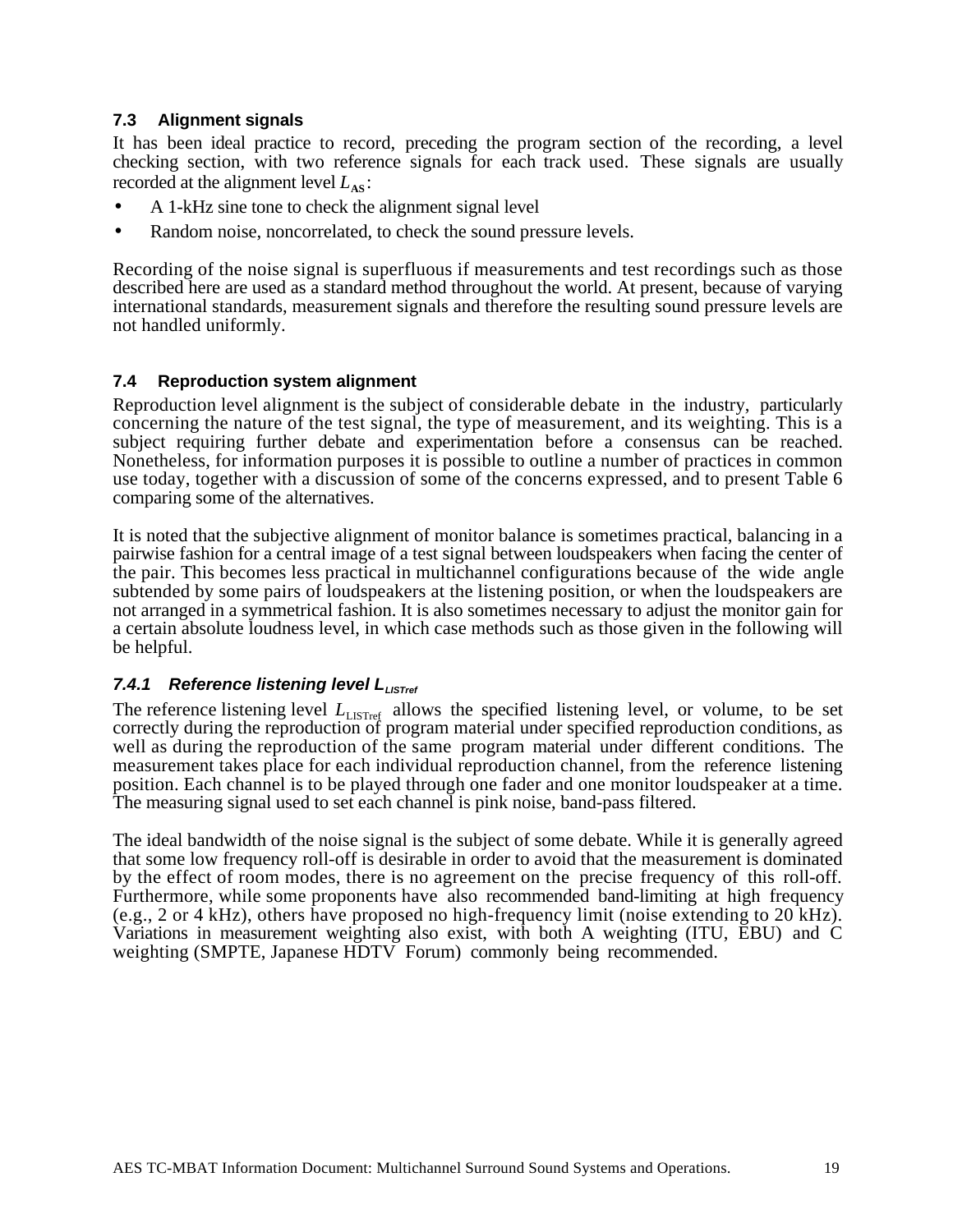**Deleted page September 2001.**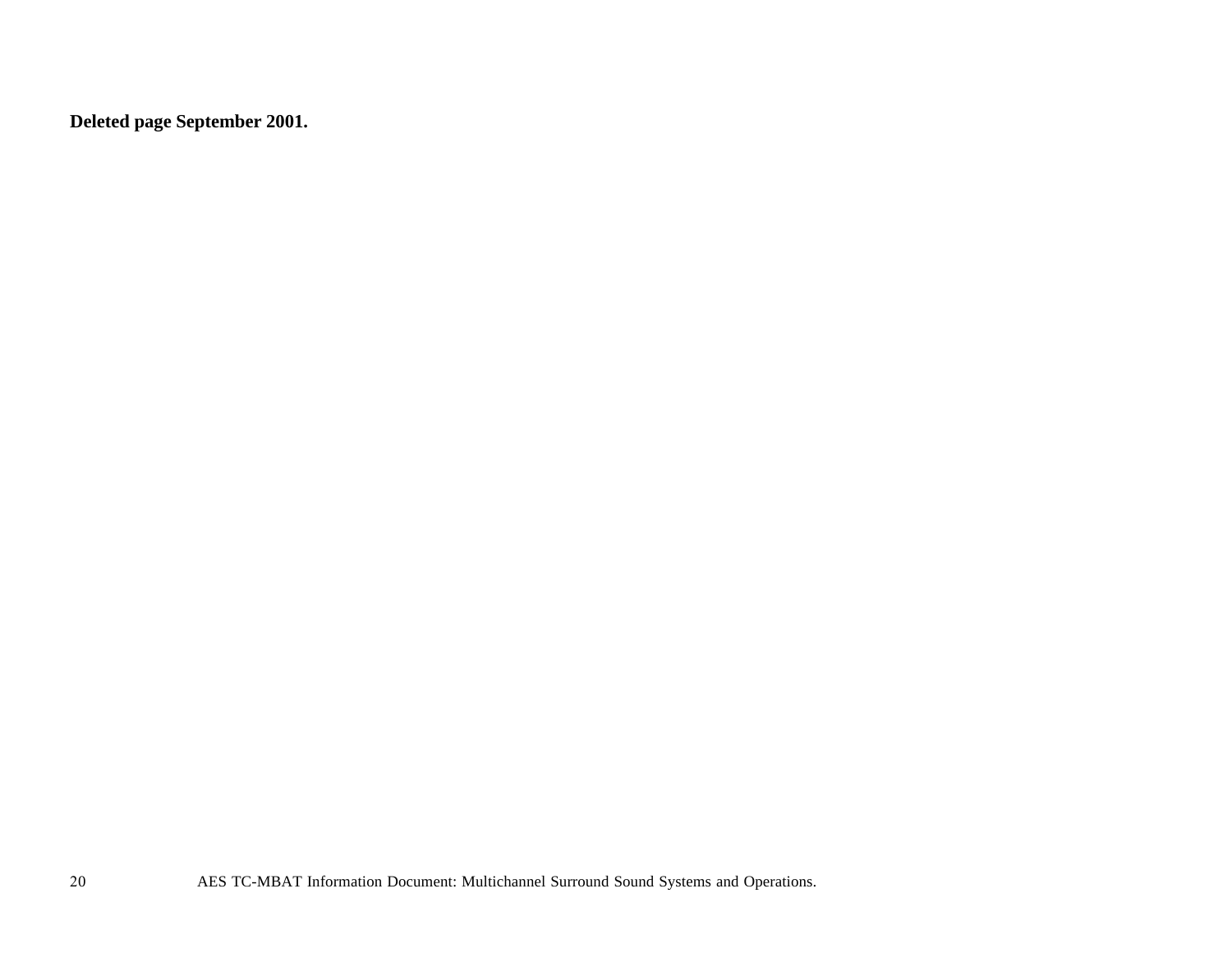In ITU and EBU standards the level of the each reproduction channel (excluding the LFE channel) is set so that the sound level (rms slow) at the reference listening position is

 $L_{\text{LISTref}} = 85 - 10 \log n \text{ [dBA]}$ 

Where *n* is the number of reproduction channels in the relevant configuration. So if one channel has a reference listening level  $L_{\text{LISTref}} = 78 \text{ dBA}$ , then the five combined channels of the 3/2 multichannel stereo configuration have a resulting reference listening level  $L_{\text{LISTref}} = 85 \text{ dBA}$ . Level differences between any two channels not exceeding 1 dB and, where it is possible to measure more precisely than this, less than  $0.5$  dB are suggested.

It sometimes occurs that the listening level needs to be adapted individually to suit the content of a program. This value can be given with reference to the reference listening level, and so stated on the recording medium. For example, the replay of a special program over a 3/2 stereo configuration with a level of –10 dB, compared to the reference listening level, means that the total level from all five replay channels measured at the reference listening position, using a noncoherent pink noise signal, will be 75 dBA.

Some standard recommendations for level alignment recommend the use of broad-band pink noise, or pink noise band limited from 200 Hz to 20 kHz. This has been criticized by some for involving too much low-frequency content, and thereby making the measurement highly dependent on room mode response, as well as being very direction-dependent at high frequency. Such measurements, though, are normally made with A-weighting filters, which reduce the extreme low- and highfrequency components considerably.

It is common in the film sound domain and certain other operations, including the Japanese recommendations for multichannel mixing rooms for HDTV, to use C-weighting instead of Aweighting for monitor level alignment (C-weighting is a somewhat "flatter" curve than A-weighting which approximates the equal-loudness contours at higher levels). An alternative "film-style" recommendation uses pink noise, band-limited between 500 Hz and 2 kHz, at the SMPTE standard alignment level of –20 dBFS. This signal is aligned for a sound presssure level of 83 dBC (slow) at the monitoring position, when setting the level of each channel individually. (Note:  $A - 18$  dBFS test signal would then read 85 dBC.) In movie theaters and on film dubbing stages it is common practice to align the surround channels with  $a -3-dB$  offset in gain with respect to the front channels. The recording levels of stereo surround channels are correspondingly increased, as noted before. The Japanese HDTV mixing room recommendation appears to use broad-band pink noise with C-weighted measurement, giving different sound pressure level recommendations depending on the size of the loudspeaker in use. These methods of alignment are unlikely to result in the same monitoring level at the listening position as the first method given, but in each case (with the exception of film theaters) all channels are aligned individually, using a noise signal, for an equalweighted sound pressure level at the listening position.

Recent research attempted to find correlations between the subjective alignment of channel loudness and a variety of objective measurements, using a wide range of different test signals [13]. There is some evidence that the low-frequency content of test signals is ignored when subjectively aligning channel gain, and that constant specific loudness noise signals may be preferred over other noise signals with regard to subjective/objective correlation. Further work is required to determine what high-frequency roll-off (if any) is ideal for noise signals to be used in system alignment.

#### **8 ON THE DISCRIMINATION OF REPRODUCTION FORMATS AND CODING FORMATS**

Current practice of multichannel sound engineering makes use of a variety of distribution and presentation formats. These practices are mostly not standardized but introduced as proprietary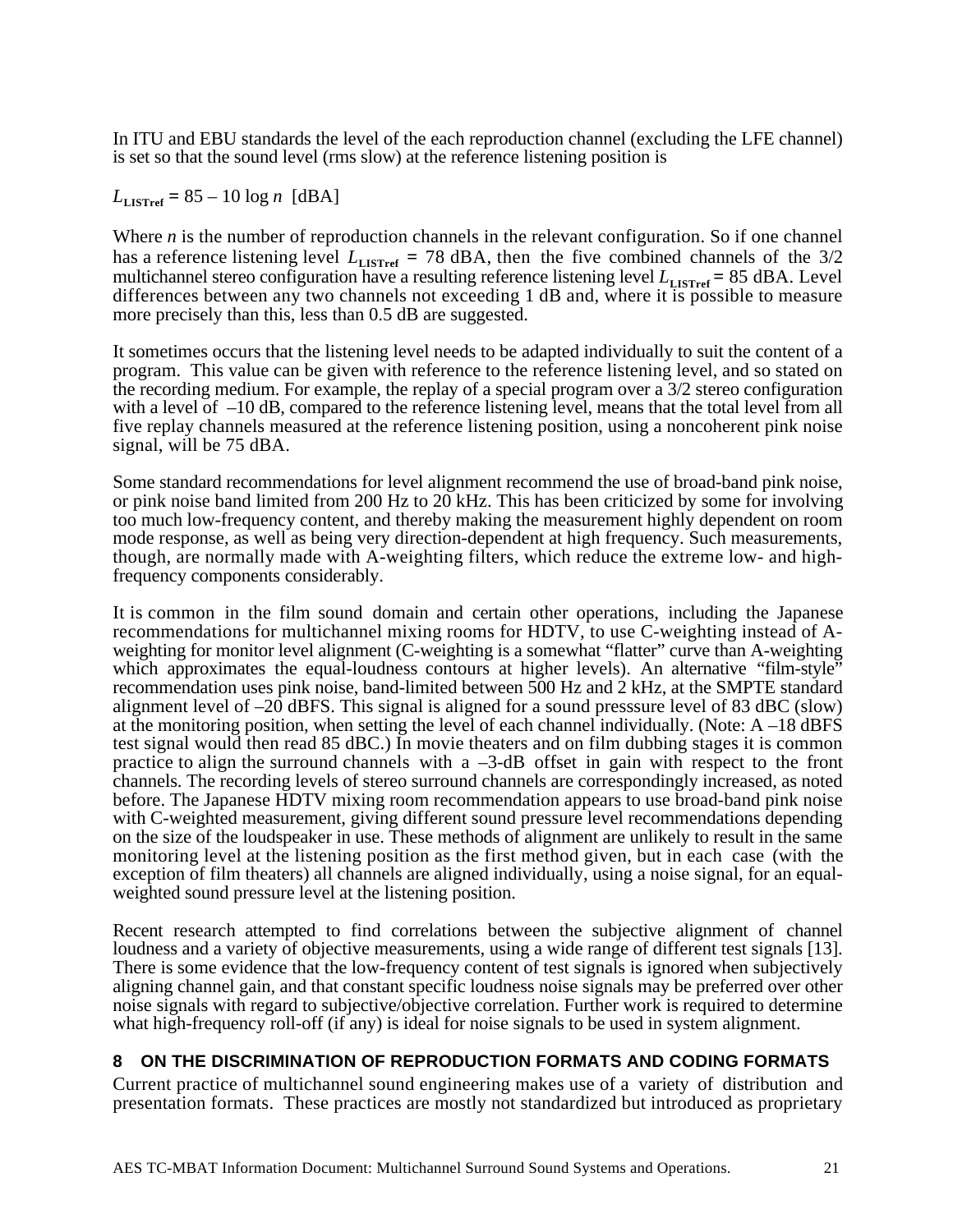formats. Therefore the incorrect impression is given that these formats are system solutions of the recording and reproduction formats, presented earlier in this document (which was written on the basis of international standards according to ITU-R BS.775-1 [1]).

For short connections, e.g., between recording rooms and control rooms, direct lines are normally available, without any coding in between. Therefore the format to be reproduced can be defined clearly. On the other hand, for the delivery and recording of multichannel sound signals for consumer applications, digital bit-rate reduction coding or analog matrixing methods are often necessary, particularly with the constraints of limited delivery and data capacities. Therefore some distinction is required:

- *Multichannel reproduction formats:*Represented by the reference loudspeaker layout 3/2 or  $3/2/1$  (and including  $2/2$ ,  $3/1$ ,  $5/2$ , etc.), as described in Sections 3 and 4;
- *Coding and delivery formats:* For recording, delivery or transmission, and connection of multichannel signals with different media.

In the latter case the number of delivery channels always needs to be considered separately from the format. For example, the code "4-2-4" denotes a matrixing format, with which the four signals (L, C, R, S) are delivered or recorded on two channels, and reproduced later in the 3/1 format.

#### **9 REFERENCES**

[1] ITU-R BS.775-1, "Multichannel stereophonic sound system with and without accompanying picture," Rec., International Telecommunications Union, Geneva, Switzerland (1992ñ1994).

[2] SMPTE RP-173, "Loudspeaker placements for audio monitoring in high definition electronic production," Rec., SMPTE  $\dot{N}$  15.04/152-300B, Society of Motion Picture and Television Engineers (1991).

[3] SMPTE "Channel assignments and levels on multichannel audio media," Proposed Standard for Television, ITU Information doc. ITU-R 10C/11 and 10-11R/2 (1998 Mar. 16).

[4] EBU R22, "Listening conditions for the assessment of sound programme material," Rec., European Broadcasting Union (2000). For details see EBU Tech3276 with suppl. 1.

[5] T. Nousaine, "Multiple subwoofers for home theater," presented at the 103rd Convention of the Audo Engineering Society, *J. Audio Eng. Soc. (Abstracts),* vol. 45, p. 1015 (1997 Nov.), preprint 4558.

[6] N. Zacharov, S. Bech, and D. Meares, "The use of subwoofers in the context of surround sound program reproduction," *J. Audio Eng. Soc. (Abstracts)*, vol. 46, pp. 276–287 (1998 Apr.).<br>[7] C. Kügler and G. Theile, "Loudspeaker reproduction: study on the subwoofer concept."

C. Kügler and G. Theile, "Loudspeaker reproduction: study on the subwoofer concept," presented at the 92nd Convention of the Audio Engineering Society, *J. Audio Eng. Soc. (Abstracts*), vol. 40, p. 437 (1992 May), preprint 3335.

D. Griesinger, "Spatial impression and envelopment in small rooms," presented at the 103rd Convention of the Audio Engineering Society, *J. Audio Eng. Soc. (Abstracts),* vol. 45, pp. 1013–1014 (1997 Nov.), preprint 4638.

[9] ISO1996, "One-third octave band background noise level limits noise rating curves (NR)," Rec., International Standards Organization, Geneva, Switzerland (1972).

[10] ITU-R BS.1116-1, "Methods for the subjective assessment of small impairments in audio systems including multichannel sound systems," Rec., International Telecommunications Union, Geneva, Switzerland (1997).

[11] EBU R 91, "Track allocations and recording levels for the exchange of multichannel recording," Rec., European Broadcasting Union (1998); EBU R 96 "Formats for production and delivery of multichannel programme," Rec., ibid. (2000).